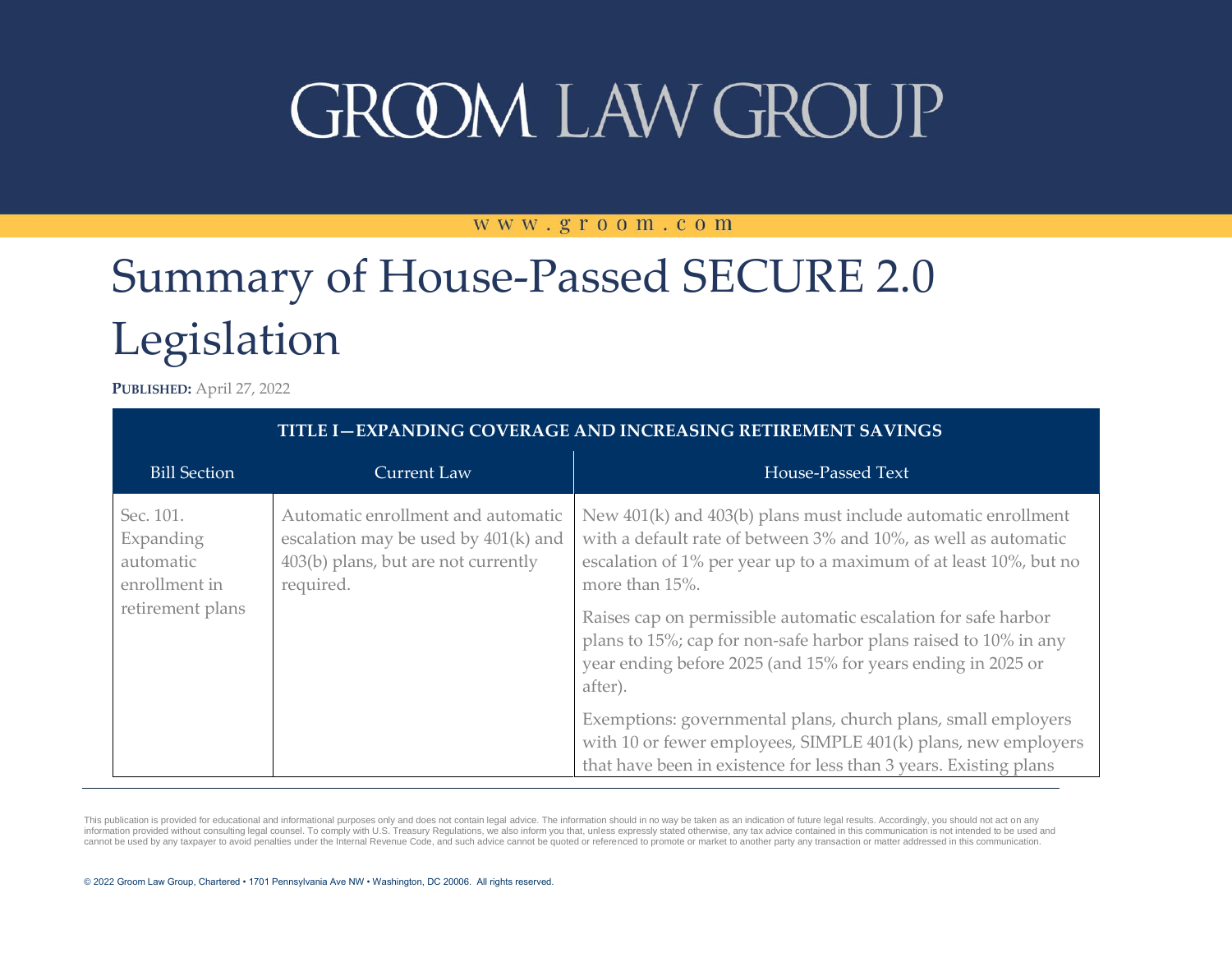| <b>Bill Section</b>                                                                         | <b>Current Law</b>                                                                                                                                                                            | House-Passed Text                                                                                                                                                                                                                                                                                                                                                                                                                                                                                                    |
|---------------------------------------------------------------------------------------------|-----------------------------------------------------------------------------------------------------------------------------------------------------------------------------------------------|----------------------------------------------------------------------------------------------------------------------------------------------------------------------------------------------------------------------------------------------------------------------------------------------------------------------------------------------------------------------------------------------------------------------------------------------------------------------------------------------------------------------|
|                                                                                             |                                                                                                                                                                                               | established before the date of enactment are exempt, except<br>grandfathering does not apply to employers adopting an existing<br>multiple employer plan ("MEP") after the date of enactment.                                                                                                                                                                                                                                                                                                                        |
|                                                                                             |                                                                                                                                                                                               | Effective for plan years beginning after December 31, 2023.                                                                                                                                                                                                                                                                                                                                                                                                                                                          |
| Sec. 102.<br>Modification of<br>credit for small<br>employer pension<br>plan start-up costs | Small employers with fewer than 100<br>employees may be eligible for a<br>three-year start-up credit that is up to<br>50% of administrative costs, up to a<br>maximum yearly cap of \$5,000.  | Increases credit to 100% of qualified start-up costs for employers<br>with up to 50 employees.<br>Provides for an additional credit for 5 years of up to \$1,000 per<br>employee equal to the applicable percentage of eligible employer<br>contributions to an eligible employer plan (not including a defined<br>benefit plan). This credit applies to employers with up to 50<br>employees and is phased out for employers with between 51 and<br>100 employees.<br>Effective for tax years beginning after 2022. |
| Sec. 103.<br>Promotion of<br>Saver's Credit                                                 | Eligible taxpayers receive a<br>nonrefundable income tax credit for<br>contributions up to \$2,000 with<br>respect to a percentage of their<br>qualified retirement savings<br>contributions. | Requires Treasury to take steps to increase public awareness of the<br>Saver's Credit and report to Congress within 90 days.<br>Effective for tax years beginning after enactment.                                                                                                                                                                                                                                                                                                                                   |
| Sec. 104.<br>Enhancement of<br>Saver's Credit                                               | The existing Saver's Credit employs<br>a tiered percentage system ranging<br>from 10-50% based on Adjusted                                                                                    | Enhances and simplifies the Saver's Credit by creating one credit<br>percentage (with no tiers) of 50% for all savers below the AGI<br>threshold (e.g., \$48,000 for joint filers), at which point the credit<br>phases out.                                                                                                                                                                                                                                                                                         |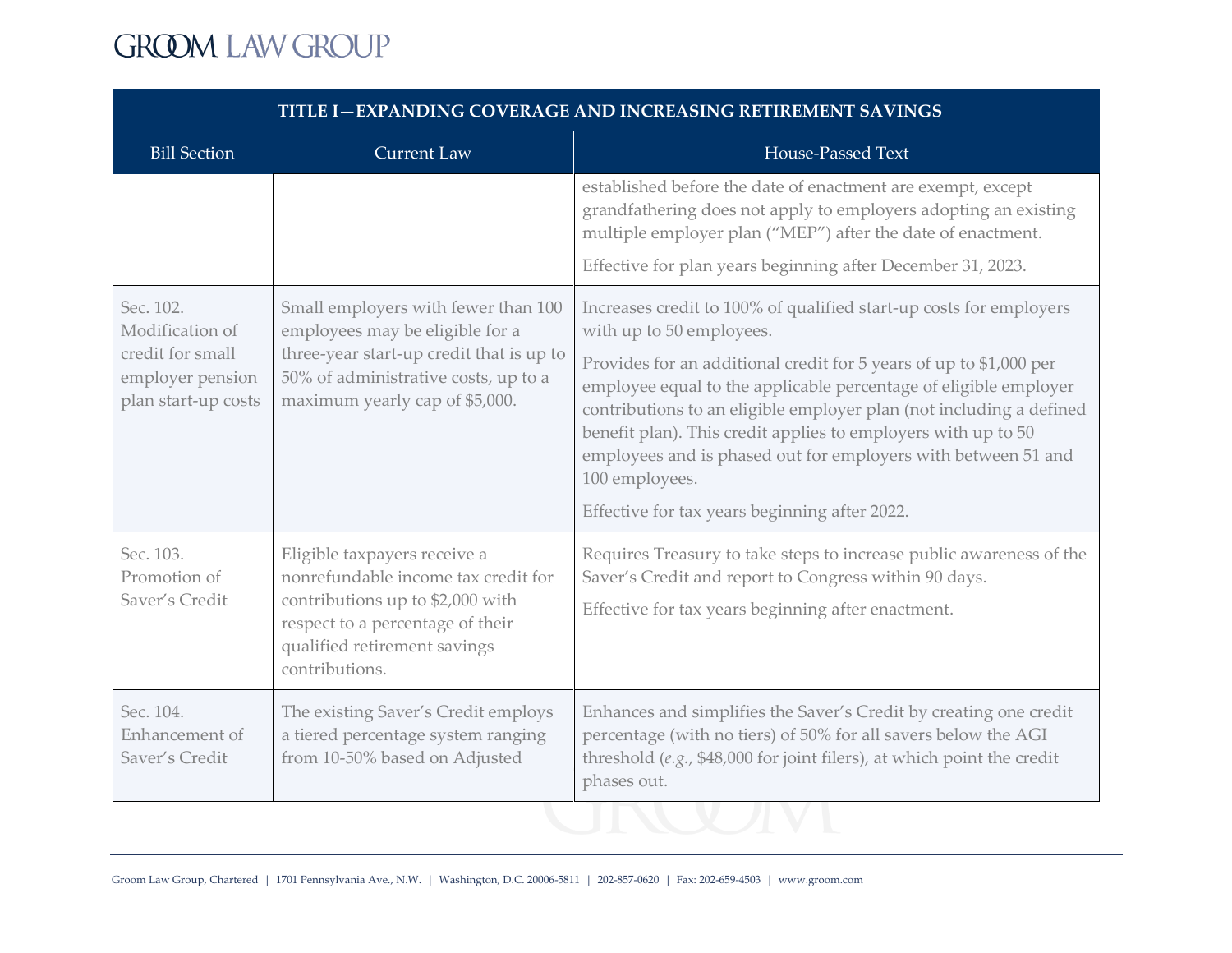| TITLE I-EXPANDING COVERAGE AND INCREASING RETIREMENT SAVINGS                                  |                                                                                                                                                                                                                                                       |                                                                                                                                                                                                                                                                                                                       |
|-----------------------------------------------------------------------------------------------|-------------------------------------------------------------------------------------------------------------------------------------------------------------------------------------------------------------------------------------------------------|-----------------------------------------------------------------------------------------------------------------------------------------------------------------------------------------------------------------------------------------------------------------------------------------------------------------------|
| <b>Bill Section</b>                                                                           | <b>Current Law</b>                                                                                                                                                                                                                                    | House-Passed Text                                                                                                                                                                                                                                                                                                     |
|                                                                                               | Gross Income ("AGI") to determine<br>the amount of the credit.                                                                                                                                                                                        | Effective for tax years beginning after December 31, 2026.                                                                                                                                                                                                                                                            |
| Sec. 105.<br>Enhancement of<br>$403(b)$ plans                                                 | 403(b) plan investments are generally<br>limited to annuity contracts and<br>mutual funds. Assets of a 403(b)<br>custodial account cannot be<br>commingled in a group trust with<br>any assets other than those of a<br>regulated investment company. | Amends the Internal Revenue Code (but, unlike the prior version<br>approved by the Ways and Means Committee, not the securities<br>laws) to allow 403(b) plans with custodial accounts to invest in<br>collective investment trusts (81-100 group trusts).<br>Effective for amounts invested after December 31, 2022. |
| Sec. 106. Increase<br>in age for required<br>beginning date for<br>mandatory<br>distributions | Currently, as established by the 2019<br>SECURE Act, required minimum<br>distributions generally must begin by<br>age 72. Prior to January 1, 2020, the<br>age at which required minimum<br>distributions were required to begin<br>was 701/2.        | Increases required minimum distribution age to 73 beginning in<br>2023, 74 beginning in 2030, and 75 beginning in 2033.<br>Effective for distributions after December 31, 2022 for individuals<br>attaining age 72 after that date.                                                                                   |
| Sec. 107. Indexing<br>IRA catch-up limit                                                      | Currently, annual IRA catch-up<br>contributions for those who are age<br>50 or over are a flat \$1,000 and are<br>not indexed for inflation.                                                                                                          | Indexes IRA catch-up contributions in \$100 increments in the same<br>manner as the indexing for regular IRA contributions.<br>Effective for tax years beginning after December 31, 2023.                                                                                                                             |
| Sec. 108. Higher<br>catch-up limit to                                                         | Currently, individuals age 50 and<br>over are allowed to make catch-up<br>contributions to 401(k), 403(b),<br>governmental 457(b), and SIMPLE                                                                                                         | Increases the limit on catch-up contributions for individuals age<br>62-64 in non-SIMPLE 401(k) plans to the lesser of: 1) \$10,000<br>(indexed for inflation); or (2) the participant's compensation for the                                                                                                         |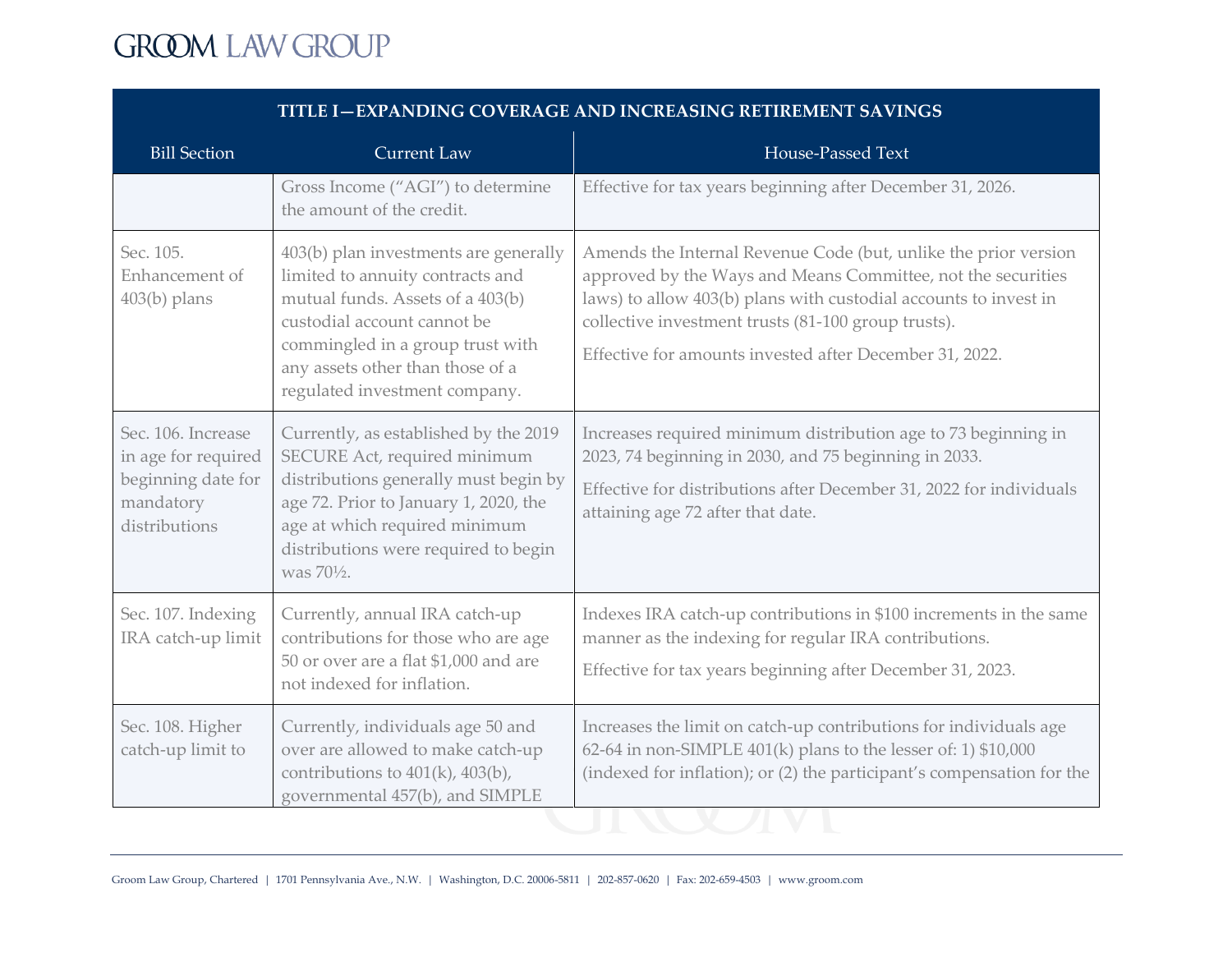| <b>Bill Section</b>                                | <b>Current Law</b>                                                                                                                                                                                                                                                                                                                    | House-Passed Text                                                                                                                                                                                                                                                                                                                                                                                                               |
|----------------------------------------------------|---------------------------------------------------------------------------------------------------------------------------------------------------------------------------------------------------------------------------------------------------------------------------------------------------------------------------------------|---------------------------------------------------------------------------------------------------------------------------------------------------------------------------------------------------------------------------------------------------------------------------------------------------------------------------------------------------------------------------------------------------------------------------------|
| apply at age 62,<br>63, and 64                     | plans, and the annual catch-up<br>contribution limits are generally<br>indexed for inflation. In 2022, the<br>maximum catch-up contribution for<br>non-SIMPLE plans is \$6,500, and<br>\$3,000 for SIMPLEs.                                                                                                                           | year reduced by any other elective deferrals of the participant for<br>the year.<br>Increases the limit on catch-up contributions for individuals age<br>62-64 in SIMPLEs to the lesser of (1) \$5,000 (indexed for inflation);<br>or (2) the participant's compensation for the year reduced by any<br>other elective deferrals of the participant for the year.<br>Effective for tax years beginning after December 31, 2023. |
| Sec. 109. Pooled<br>employer plans<br>modification | Current law requires that PEPs<br>designate a bank trustee to collect<br>contributions and implement written<br>collection procedures.                                                                                                                                                                                                | A PEP may designate any named fiduciary (other than an<br>employer in the plan) to collect contributions and implement<br>written collection procedures.<br>Effective for plan years beginning after December 31, 2022.                                                                                                                                                                                                         |
| Sec. 110. Multiple<br>employer 403(b)<br>plans     | The SECURE Act provided for the<br>creation of PEPs, which allowed<br>unrelated employers to join the same<br>plan while still being considered one<br>plan for purposes ERISA. PEPs are<br>not subject to the same DOL<br>commonality requirements as closed<br>MEPs. 403(b) plans were not<br>included in these provisions in 2019. | Provides that 403(b) plans can be established and maintained as a<br>MEP/PEP under rules similar to qualified plans. Provides that<br>403(b) and qualified plan MEPs operate under the same rules.<br>Provides relief from the "one bad apple rule" for 403(b)<br>MEPs/PEPs that satisfy rules similar to the qualified plan rules.<br>Effective for plan years beginning after December 31, 2022.                              |
| Sec. 111.<br>Treatment of<br>student loan          | Currently, a matching contribution<br>cannot be made based on student<br>loan repayments. The IRS has ruled                                                                                                                                                                                                                           | Employer contributions made on behalf of employees for<br>"qualified student loan payments" are treated as matching<br>contributions, so long as certain requirements are satisfied.                                                                                                                                                                                                                                            |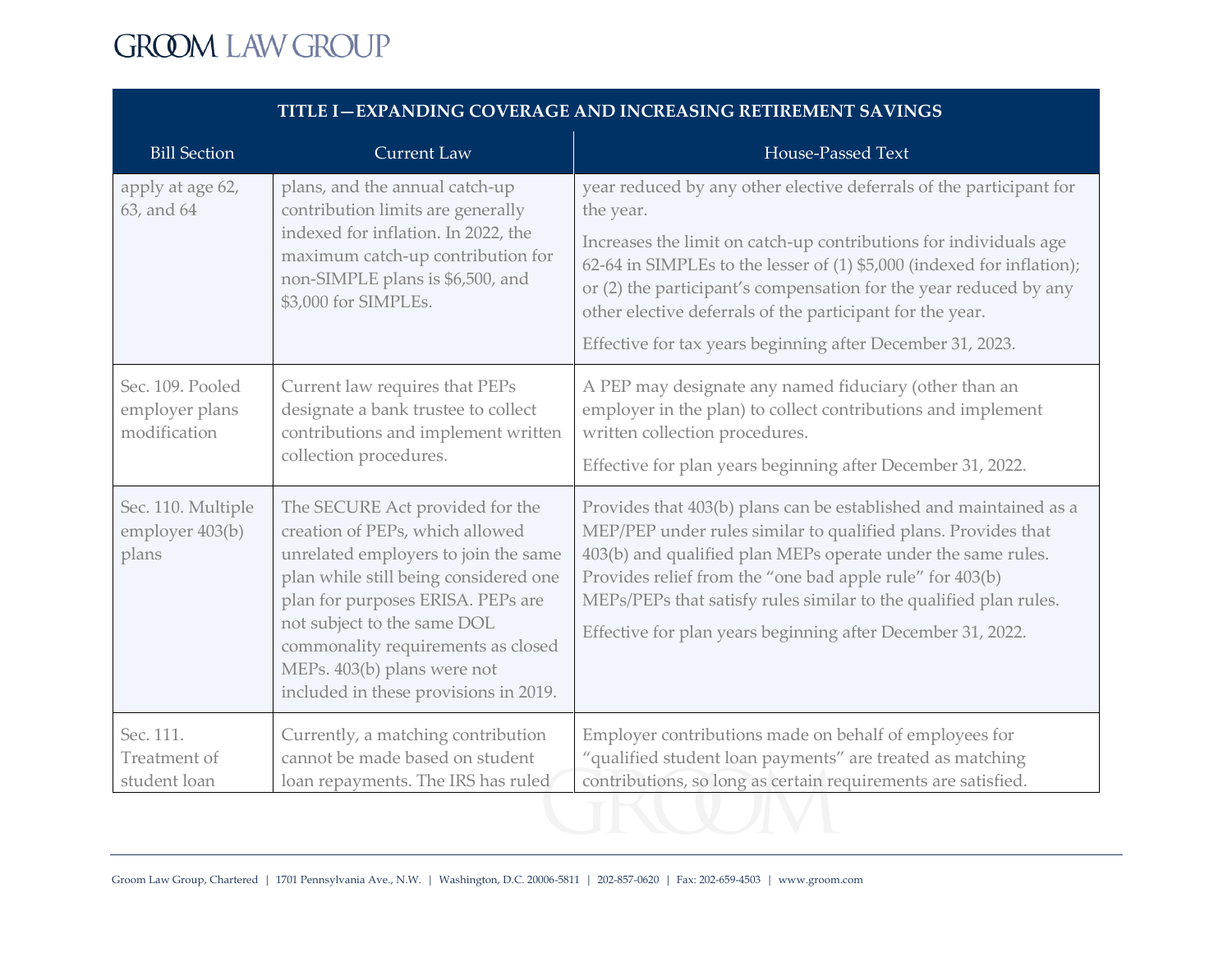| <b>Bill Section</b>                                                                                                                         | <b>Current Law</b>                                                                                                                                                                                                                                                                                                                                                               | House-Passed Text                                                                                                                                                                                                                                                                                                                                                                                                                                                                                                                                                                                                                                       |
|---------------------------------------------------------------------------------------------------------------------------------------------|----------------------------------------------------------------------------------------------------------------------------------------------------------------------------------------------------------------------------------------------------------------------------------------------------------------------------------------------------------------------------------|---------------------------------------------------------------------------------------------------------------------------------------------------------------------------------------------------------------------------------------------------------------------------------------------------------------------------------------------------------------------------------------------------------------------------------------------------------------------------------------------------------------------------------------------------------------------------------------------------------------------------------------------------------|
| payments as<br>elective deferrals<br>for purposes of<br>matching<br>contributions                                                           | (through a private letter ruling, and<br>more general guidance is pending)<br>that a plan design that provides for a<br>nonelective employer contribution<br>can be based on student loan<br>repayments without violating the<br>contingent benefit rule.                                                                                                                        | Applies to 401(k), 403(b), and SIMPLE IRAs, and 457(b) plans.<br>Notably, a plan may treat a qualified student loan payment as an<br>elective deferral or an elective contribution (as applicable) for<br>purposes of the matching contribution requirement under a basic<br>safe harbor 401(k) plan or an automatic enrollment safe harbor<br>401(k) plan, as well as for purposes of the Section 401(m) safe<br>harbors. Employers are permitted to apply the ADP test separately<br>to employees who receive matching contributions on account of<br>qualified student loan payments.<br>Effective for plan years beginning after December 31, 2022. |
| Sec. 112.<br>Application of<br>credit for small<br>employer pension<br>plan startup costs<br>to employers<br>which join an<br>existing plan | Present law provides a<br>nonrefundable income tax credit<br>equal to 50% of the qualified start-up<br>costs paid or incurred during the<br>taxable year by an employer with<br>fewer than 100 employees that<br>adopts a new eligible employer plan,<br>provided that the plan covers at least<br>one non-highly compensated<br>employee.<br>The credit applies for up to three | Clarifies that the first credit year is the taxable year that includes<br>the date that the eligible employer plan to which such costs relate<br>becomes effective with respect to the eligible employer. This<br>means that small employers that join a MEP are entitled to the<br>start-up credit for their first three years in the MEP.<br>Effective as if included in section 104 of the SECURE Act.                                                                                                                                                                                                                                               |
|                                                                                                                                             | years beginning with the year the<br>plan is first effective, or, at the<br>election of the employer, with the<br>year preceding the first plan year.                                                                                                                                                                                                                            |                                                                                                                                                                                                                                                                                                                                                                                                                                                                                                                                                                                                                                                         |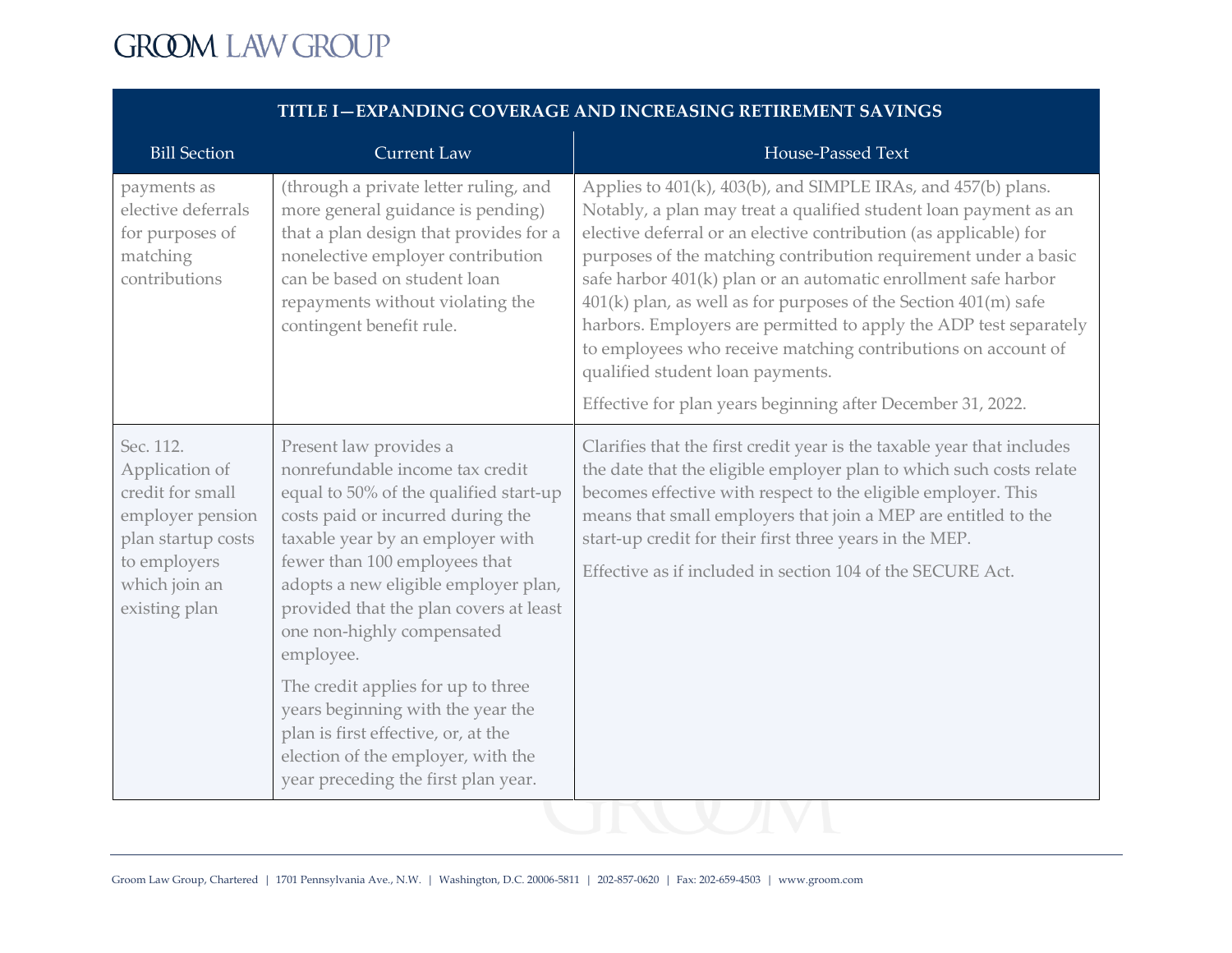| <b>Bill Section</b>                                                                          | <b>Current Law</b>                                                                                                                                                                                                                        | House-Passed Text                                                                                                                                                                                                                                                                                                                                                                                                                                                                                                                                                                                                                                                                                                                              |
|----------------------------------------------------------------------------------------------|-------------------------------------------------------------------------------------------------------------------------------------------------------------------------------------------------------------------------------------------|------------------------------------------------------------------------------------------------------------------------------------------------------------------------------------------------------------------------------------------------------------------------------------------------------------------------------------------------------------------------------------------------------------------------------------------------------------------------------------------------------------------------------------------------------------------------------------------------------------------------------------------------------------------------------------------------------------------------------------------------|
| Sec. 113. Military<br>spouse retirement<br>plan eligibility<br>credit for small<br>employers | N/A                                                                                                                                                                                                                                       | Creates a new, nonrefundable income tax credit for eligible small<br>employers that employ military spouses and allow them to<br>participate in the employer's defined contribution plan (subject to<br>special rules). The credit is \$250 per employee, plus up to \$250 for<br>contributions made by the employer, and applies for up to 3 years.<br>Effective for taxable years beginning after the date of enactment.                                                                                                                                                                                                                                                                                                                     |
| Sec. 114. Small<br>immediate<br>financial<br>incentives for<br>contributing to a<br>plan     | The current law contingent benefit<br>rule prohibits 401(k) and 403(b) plan<br>participants from receiving financial<br>incentives (other than matching<br>contributions) for contributing to a<br>plan.                                  | Allows participants to receive de minimis financial incentives for<br>contributing to a $401(k)$ or $403(b)$ plan by providing an exemption<br>from the contingent benefit rule and providing relief from the<br>Code and ERISA prohibited transaction rules.<br>Effective for plan years beginning after the date of enactment.                                                                                                                                                                                                                                                                                                                                                                                                               |
| Sec. 115. Safe<br>harbor for<br>correction of<br>employee elective<br>deferral failures      | The IRS' Employee Plans<br>Compliance Resolution System<br>("EPCRS") contains rules allowing<br>plans to correct errors, including<br>with respect to missed deferrals<br>under automatic enrollment or<br>automatic escalation features. | Creates a safe harbor that a plan will not fail to be a qualified plan<br>merely because of a "reasonable administrative error" in<br>administering automatic enrollment or automatic escalation<br>features so long as that error is corrected within 9 1/2 months of the<br>end of the plan year in which the error occurred and is resolved<br>favorably toward the participant and without discrimination<br>toward similarly situated participants. The safe harbor is available<br>for $401(a)$ , $403(b)$ and $457(b)$ plans and IRAs.<br>Effective for any errors with respect to which the date that is nine<br>and one-half months after the end of the plan year during which<br>the error occurred is after the date of enactment. |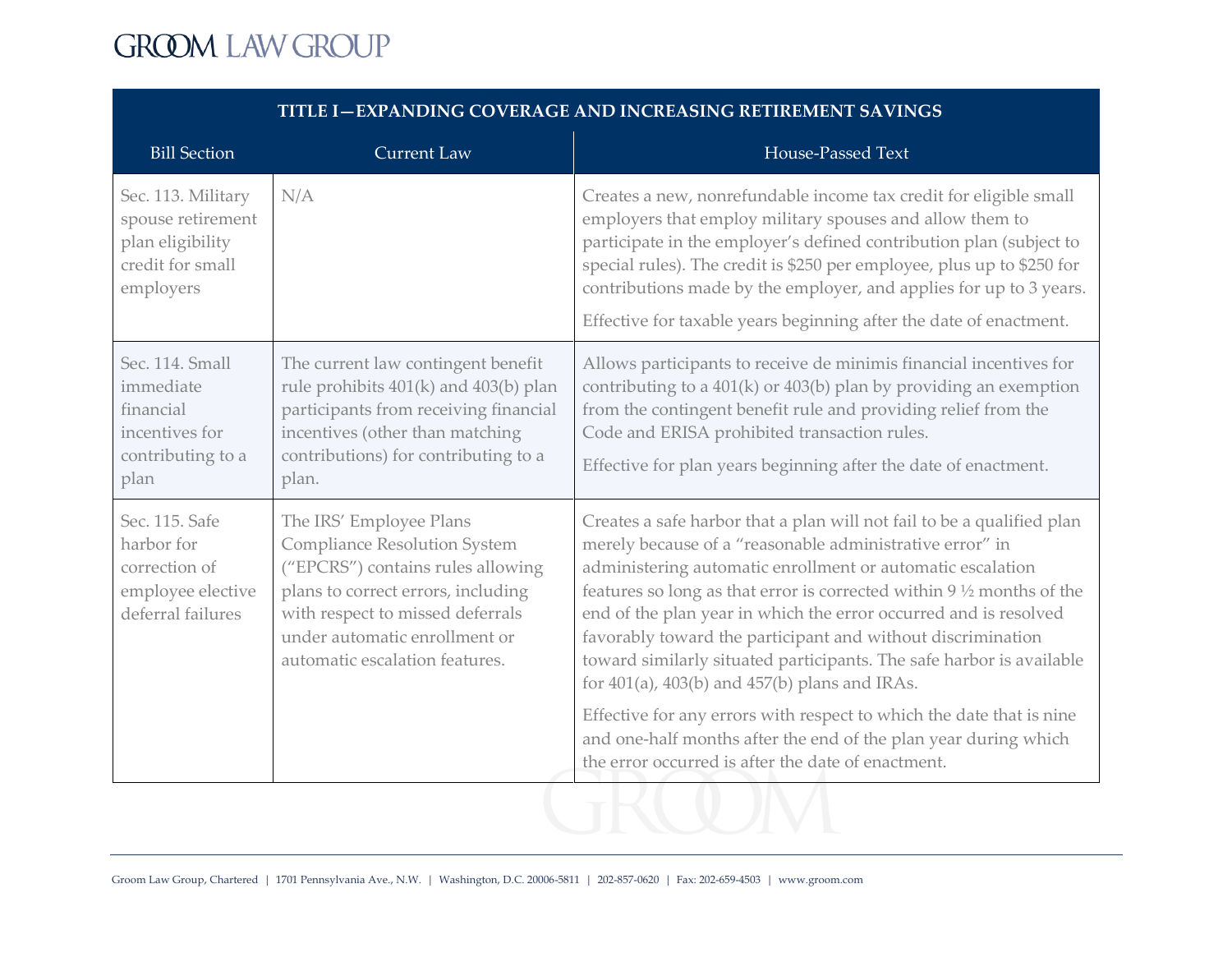| <b>Bill Section</b>                                                                                                                         | <b>Current Law</b>                                                                                                                                                                                                                                                                                                                                                                                                                                                                | House-Passed Text                                                                                                                                                                                                                                                                                                                                                                                                                                                                                                 |
|---------------------------------------------------------------------------------------------------------------------------------------------|-----------------------------------------------------------------------------------------------------------------------------------------------------------------------------------------------------------------------------------------------------------------------------------------------------------------------------------------------------------------------------------------------------------------------------------------------------------------------------------|-------------------------------------------------------------------------------------------------------------------------------------------------------------------------------------------------------------------------------------------------------------------------------------------------------------------------------------------------------------------------------------------------------------------------------------------------------------------------------------------------------------------|
| Sec. 116. One-year<br>reduction in<br>period of service<br>requirement for<br>long-term, part-<br>time workers                              | Under current law as amended by<br>the SECURE Act, 401(k) plans<br>generally must permit an employee<br>to contribute to a plan if the<br>employee worked at least 500 hours<br>per year with the employer for at<br>least three consecutive years and has<br>met the minimum age requirement<br>(age 21) by the end of the three-<br>consecutive year period.                                                                                                                    | Reduces from three to two the required years of service before<br>long-term, part-time workers are eligible to contribute to a plan.<br>Also clarifies that pre-2021 service is disregarded for vesting of<br>employer contributions.<br>Generally effective for plan years beginning after December 31,<br>2022 (except for the clarification of pre-2021 service for vesting<br>purposes that is effective as if included in the SECURE Act, so<br>effective for plan years beginning after December 31, 2020). |
| Sec. 117. Deferral<br>of tax for certain<br>sales of employer<br>stock to employee<br>stock ownership<br>plan sponsored by<br>S corporation | Under current law, an individual<br>owner of stock in a non-publicly<br>traded C corporation that sponsors<br>an ESOP may elect to defer the<br>recognition of gain from the sale of<br>such stock to the ESOP if the seller<br>reinvests the sales proceeds into<br>qualified replacement property, such<br>as stock or other securities issued by<br>a U.S. operating corporation. After<br>the sale, the ESOP must own at least<br>30% of the employer corporation's<br>stock. | Expands the gain deferral provisions under existing law, with a<br>10% limit on the deferral, to sales of employer stock to S<br>corporation ESOPs.<br>Effective for deferrals made after December 31, 2027.                                                                                                                                                                                                                                                                                                      |
| Sec. 118. Certain<br>securities treated                                                                                                     | Current law specifies whether a<br>security is a "publicly traded                                                                                                                                                                                                                                                                                                                                                                                                                 | Allows certain non-exchange traded securities to qualify as<br>"publicly traded employer securities" so long as the security is                                                                                                                                                                                                                                                                                                                                                                                   |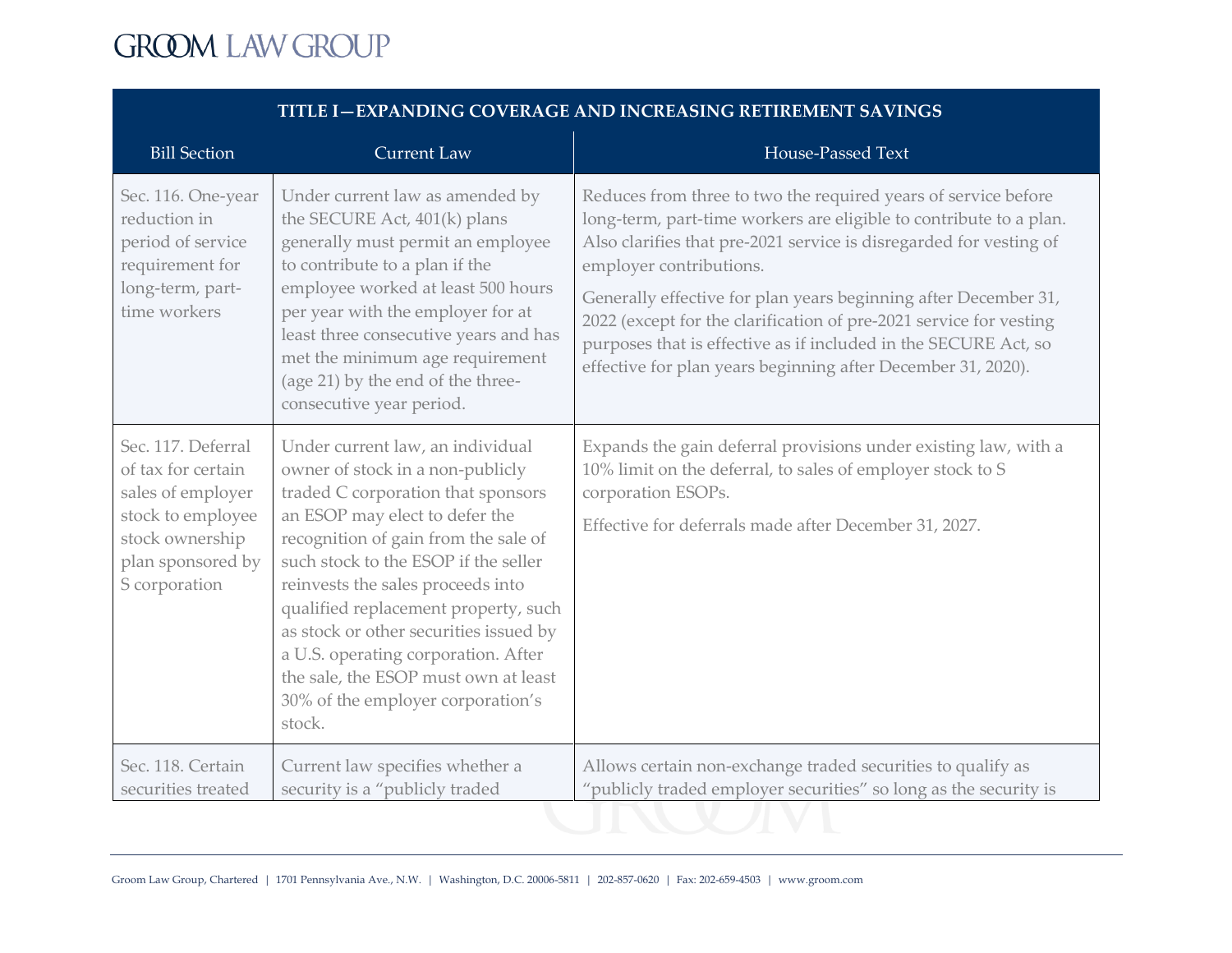| <b>Bill Section</b>                                                   | Current Law                                                                                                     | House-Passed Text                                                                                                                                                                                                                                                                                                                                                                                                                                                                                                                                 |
|-----------------------------------------------------------------------|-----------------------------------------------------------------------------------------------------------------|---------------------------------------------------------------------------------------------------------------------------------------------------------------------------------------------------------------------------------------------------------------------------------------------------------------------------------------------------------------------------------------------------------------------------------------------------------------------------------------------------------------------------------------------------|
| as publicly traded<br>in case of<br>employee stock<br>ownership plans | employer security" and "readily<br>tradeable on an established securities<br>market" for the purposes of ESOPs. | subject to priced quotations by at least four dealers on an SEC-<br>regulated interdealer quotation system; is not a penny stock and is<br>not issued by a shell company; and has a public float of at least 10<br>percent of outstanding shares. For securities issued by domestic<br>corporations, the issuer must publish annual audited financial<br>statements. Securities issued by foreign corporations are subject to<br>additional depository and reporting requirements.<br>Effective for plan years beginning after December 31, 2026. |

| <b>TITLE II-PRESERVATION OF INCOME</b>                                                            |                                                                                                                                                                                                                                                                                                                                                                   |                                                                                                                                                                                                                                                                                                                           |
|---------------------------------------------------------------------------------------------------|-------------------------------------------------------------------------------------------------------------------------------------------------------------------------------------------------------------------------------------------------------------------------------------------------------------------------------------------------------------------|---------------------------------------------------------------------------------------------------------------------------------------------------------------------------------------------------------------------------------------------------------------------------------------------------------------------------|
| <b>Bill Section</b>                                                                               | <b>Current Law</b>                                                                                                                                                                                                                                                                                                                                                | House-Passed Text                                                                                                                                                                                                                                                                                                         |
| Sec. 201. Remove<br>required<br>minimum<br>distribution<br>("RMD") barriers<br>for life annuities | All annuity payments must be<br>nonincreasing or only increase<br>following the limited<br>exceptions. One exception is<br>for annuity contracts<br>purchased from insurance<br>companies, which permits<br>increases that meet an<br>actuarial test. The current<br>annuities actuarial test does<br>not permit certain guarantees<br>such as certain guaranteed | Amends the RMD rules to relax these rules and permits commercial<br>annuities that are issued in connection with any eligible retirement plan<br>to provide additional types of payments, such as certain lump sum<br>payments and annual payment increases at a rate less than 5% annually.<br>Effective upon enactment. |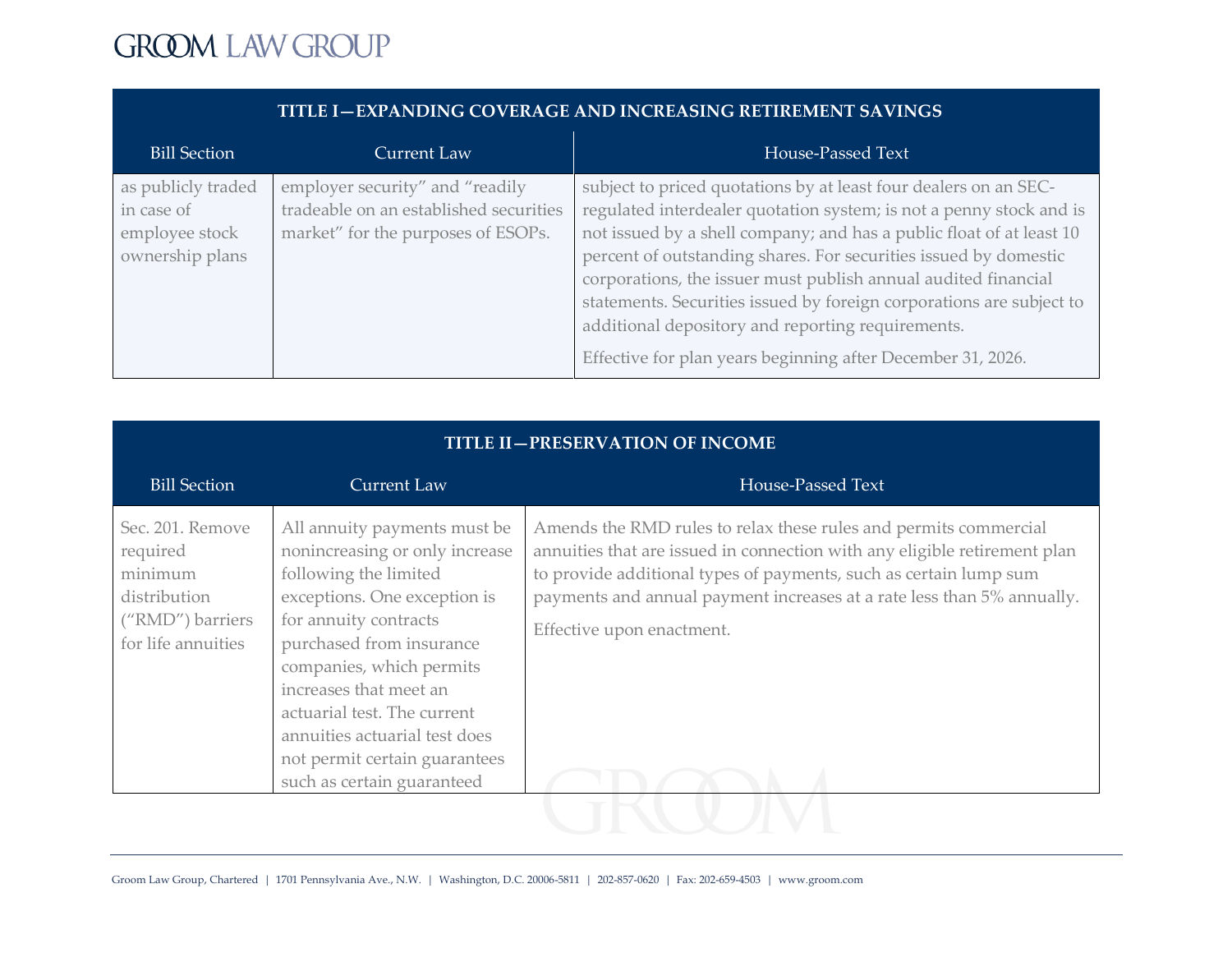| <b>TITLE II—PRESERVATION OF INCOME</b>                                   |                                                                                                                                                                                                                                                                                                      |                                                                                                                                                                                                                                                                                                                                                                                                                                                                                                                                                                                     |
|--------------------------------------------------------------------------|------------------------------------------------------------------------------------------------------------------------------------------------------------------------------------------------------------------------------------------------------------------------------------------------------|-------------------------------------------------------------------------------------------------------------------------------------------------------------------------------------------------------------------------------------------------------------------------------------------------------------------------------------------------------------------------------------------------------------------------------------------------------------------------------------------------------------------------------------------------------------------------------------|
| <b>Bill Section</b>                                                      | <b>Current Law</b>                                                                                                                                                                                                                                                                                   | House-Passed Text                                                                                                                                                                                                                                                                                                                                                                                                                                                                                                                                                                   |
|                                                                          | annual increases, return of<br>premium death benefits, and<br>period certain guarantees for<br>participating annuities.                                                                                                                                                                              |                                                                                                                                                                                                                                                                                                                                                                                                                                                                                                                                                                                     |
| Sec. 202.<br>Qualifying<br>longevity annuity<br>contracts<br>(''QLACS'') | Existing regulations limit the<br>premiums an individual can<br>pay for a QLAC to the lesser of<br>\$135,000 or 25% of the<br>individual's account balance.<br>It also provides for other<br>restrictions on non-spouse<br>death benefits.                                                           | Eliminates the 25% requirement. Clarifies that a divorce occurring after a<br>QLAC is purchased but before payments begin will not affect the<br>permissibility of the joint and survivor benefits under the contract.<br>Further clarifies that employees may rescind a contract during the 90-day<br>trial period ("short free look period").<br>Generally effective for contracts purchased on or after enactment. For<br>joint and survivor annuity contracts and the short free look period, the<br>provisions are effective for contracts purchased on or after July 2, 2014. |
| Sec. 203.<br>Insurance-<br>dedicated<br>exchange-traded<br>funds ("ETF") | The investment assets held in<br>the segregated asset account<br>for a variable annuity or life<br>insurance contract must be<br>adequately diversified. If the<br>assets are not adequately<br>diversified, the variable<br>contract is not treated as an<br>annuity or life insurance<br>contract. | Directs the Secretary of the Treasury to revise the regulations setting<br>forth diversification requirements with respect to variable contracts to<br>facilitate the use of ETFs.<br>Effective for investments made on or after the date that is seven years<br>after the date of enactment.                                                                                                                                                                                                                                                                                       |

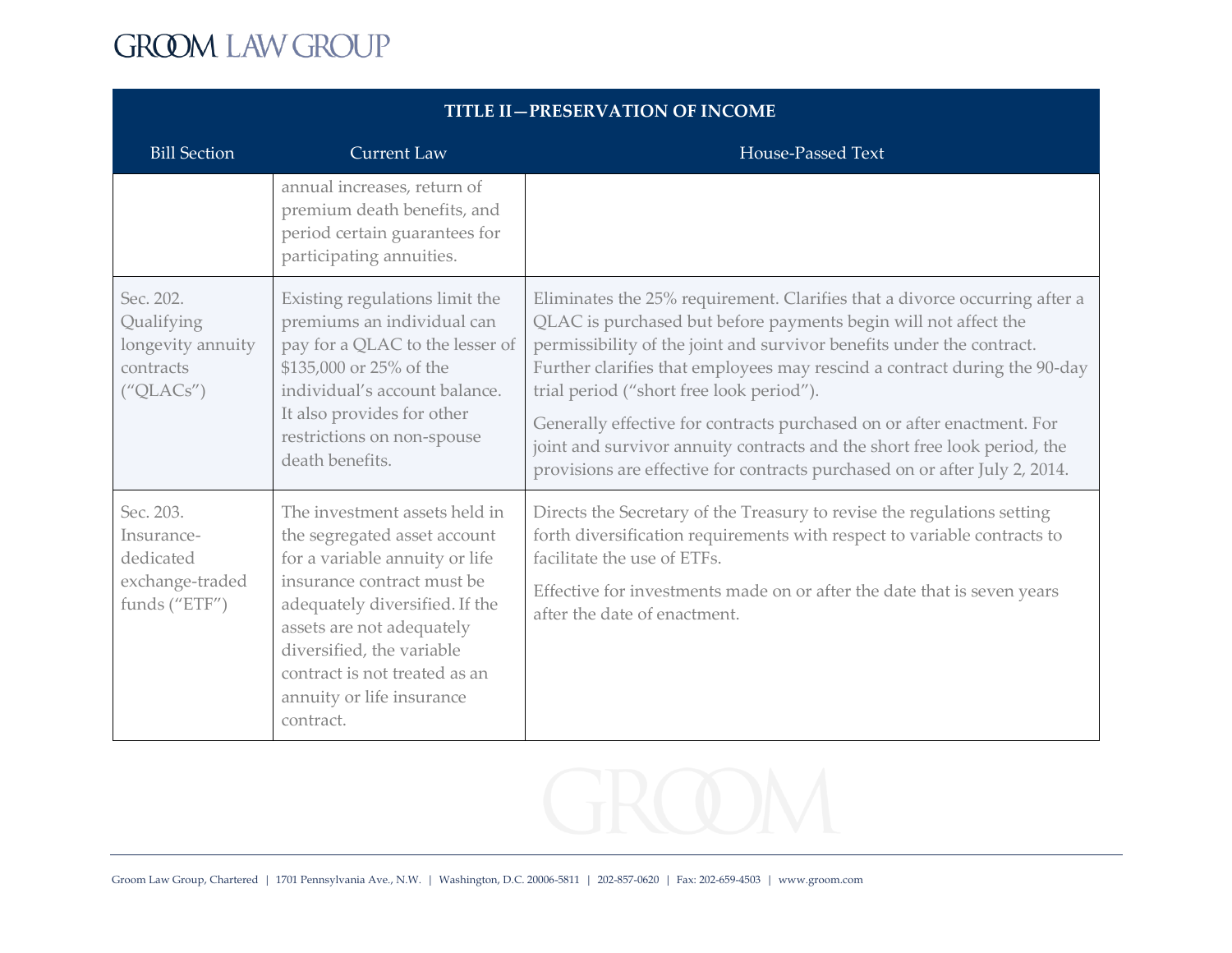| <b>Bill Section</b>                                                                    | <b>Current Law</b>                                                                                                                                                                                                                                                                                                                                                                                                                                                                                                              | <b>House-Passed Text</b>                                                                                                                                                                                                                                                                                                                                                                                                                                                                                                                                                                                                                                                                                                                                                                                                                                                                                                                                                                                                  |
|----------------------------------------------------------------------------------------|---------------------------------------------------------------------------------------------------------------------------------------------------------------------------------------------------------------------------------------------------------------------------------------------------------------------------------------------------------------------------------------------------------------------------------------------------------------------------------------------------------------------------------|---------------------------------------------------------------------------------------------------------------------------------------------------------------------------------------------------------------------------------------------------------------------------------------------------------------------------------------------------------------------------------------------------------------------------------------------------------------------------------------------------------------------------------------------------------------------------------------------------------------------------------------------------------------------------------------------------------------------------------------------------------------------------------------------------------------------------------------------------------------------------------------------------------------------------------------------------------------------------------------------------------------------------|
| Sec. 301.<br>Recovery of<br>retirement<br>plan<br>overpayments                         | Fiduciaries for plans that have mistakenly<br>overpaid a participant must take reasonable<br>steps to recoup such overpayment, such as<br>collecting the overpayment from the<br>participant or employer in order to maintain<br>the tax-qualified status of the plan and<br>comply with ERISA. EPCRS includes<br>various procedures for correcting<br>overpayments made from defined benefit<br>and defined contribution plans. The PBGC<br>also has overpayment recoupment policies<br>for terminating defined benefit plans. | A 401(a), 403(a), 403(b), and governmental plan (not including<br>a 457(b) plan) will not fail to be a tax favored plan merely<br>because the plan fails to recover an "inadvertent benefit<br>overpayment" or otherwise amends the plan to permit this<br>increased benefit. There is also fiduciary relief for failure to<br>make the plan whole.<br>However, the plan sponsor must still satisfy minimum funding<br>requirements and prevent/restore an impermissible forfeiture.<br>Alternatively, if the plan sponsor elects to offset future plan<br>payments to recover the overpayment, restrictions will be<br>imposed on the offset. Moreover, restrictions will be imposed<br>on collection efforts from the participant $(e.g., no interest, must)$<br>recover within 3 years, etc.).<br>In certain cases, the overpayment is also treated as an eligible<br>rollover distribution.<br>Effective upon enactment with certain retroactive relief for<br>prior good faith interpretations of existing guidance. |
| Sec. 302.<br>Reduction in<br>excise tax on<br>certain<br>accumulations<br>in qualified | Existing law imposes an excise tax on an<br>individual if the amount distributed to an<br>individual during a taxable year is less than<br>the RMD under the plan for that year. The<br>excise tax is equal to 50% of the shortfall<br>(that is, 50% of the amount by which the<br>required minimum distribution exceeds the                                                                                                                                                                                                    | Reduces the excise tax for failure to take RMDs from 50% of the<br>shortfall to 25%. Further reduces the excise tax to 10% if the<br>individual corrects the shortfall during a two-year correction<br>window.<br>Effective for taxable years beginning after December 31, 2022.                                                                                                                                                                                                                                                                                                                                                                                                                                                                                                                                                                                                                                                                                                                                          |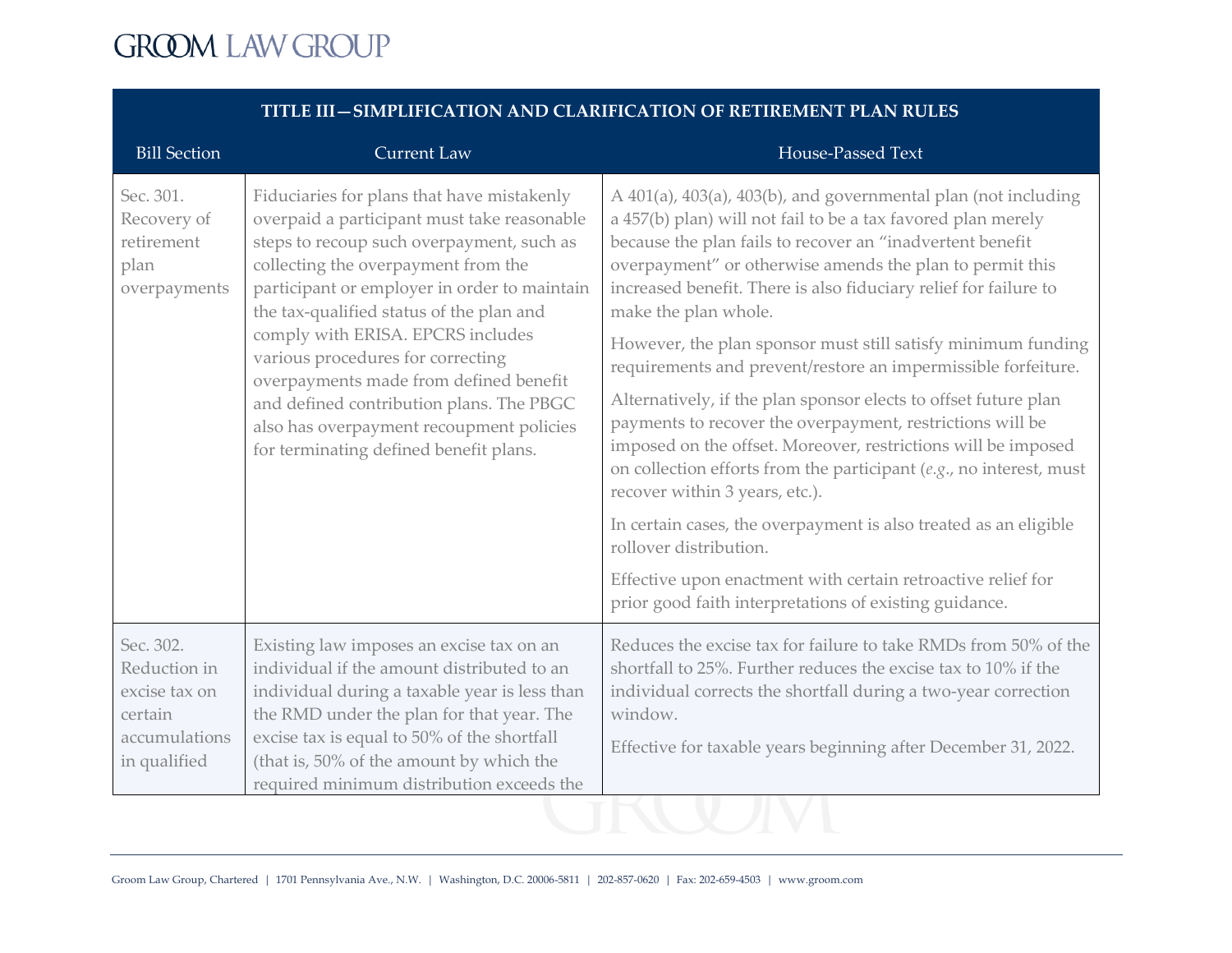| <b>Bill Section</b>                                                                                                | <b>Current Law</b>                                                                                                                                                                                        | House-Passed Text                                                                                                                                                                                                                                                                                                                                                                         |
|--------------------------------------------------------------------------------------------------------------------|-----------------------------------------------------------------------------------------------------------------------------------------------------------------------------------------------------------|-------------------------------------------------------------------------------------------------------------------------------------------------------------------------------------------------------------------------------------------------------------------------------------------------------------------------------------------------------------------------------------------|
| retirement<br>plans                                                                                                | actual distribution). (The excise tax may be<br>abated under a reasonable cause exception.)                                                                                                               |                                                                                                                                                                                                                                                                                                                                                                                           |
| Sec. 303.<br>Performance<br>benchmarks<br>for asset<br>allocation<br>funds                                         | Existing regulations require a plan fiduciary<br>to supply certain performance and<br>benchmark data to participants about their<br>investment options.                                                   | Requires the Secretary of Labor to modify existing regulations<br>within one year of enactment to provide that, in the case of a<br>designated investment alternative which contains a mix of<br>asset classes, a plan administrator may, but is not required to,<br>use a benchmark which is a blend of different broad-based<br>securities market indices.<br>Effective upon enactment. |
| Sec. 304.<br>Review and<br>report to the<br>Congress<br>relating to<br>reporting and<br>disclosure<br>requirements | Plans are currently required to file reports<br>with federal agencies (e.g., Form 5500) and<br>provide numerous notices to participants<br>(e.g., Summary Plan Description).                              | Requires the Secretaries of Labor and the Treasury and the<br>Director of the Pension Benefit Guaranty Corporation<br>("PBGC") to study the disclosure and reporting requirements<br>on plan sponsors and submit a report to Congress addressing<br>possible avenues for simplification, consolidation, or<br>standardization.<br>Effective upon enactment.                               |
| Sec. 305.<br>Eliminating<br>unnecessary<br>plan<br>requirements<br>related to                                      | Under current rules, employees who choose<br>not to participate in an employer-sponsored<br>plan ("unenrolled participants") are<br>required to receive numerous<br>communications from the plan sponsor. | Amends the requirements for plan sponsor notices to<br>unenrolled participants to consist solely of an annual notice of<br>eligibility to participate during the annual enrollment period<br>(and providing any document so entitled upon request).<br>Effective for plan years beginning after December 31, 2022.                                                                        |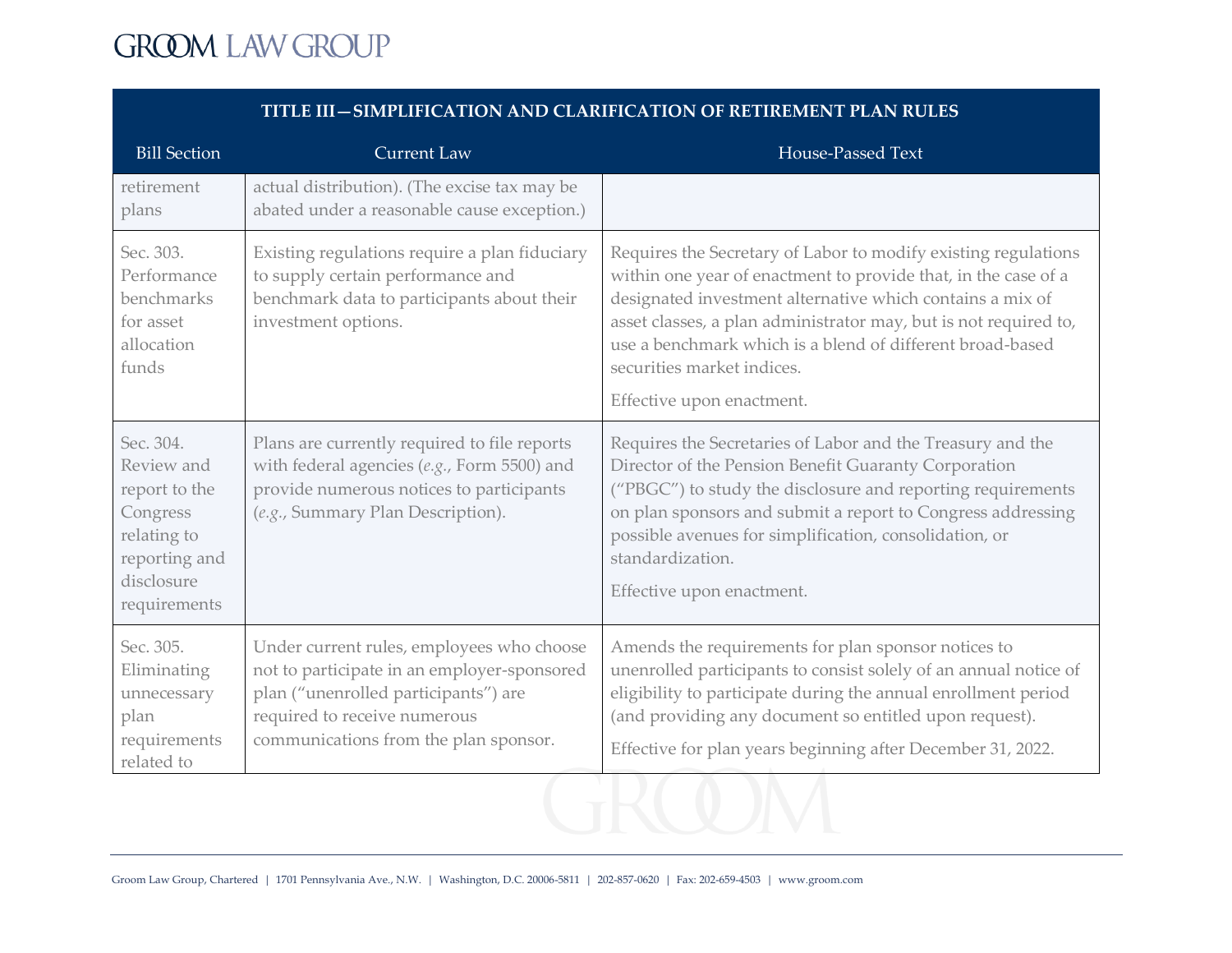| <b>Bill Section</b>                                                     | <b>Current Law</b>                                                                                                                                                                                                                                                        | House-Passed Text                                                                                                                                                                                                                                                                                                                                                                                                                                                                                                                                                                                                  |
|-------------------------------------------------------------------------|---------------------------------------------------------------------------------------------------------------------------------------------------------------------------------------------------------------------------------------------------------------------------|--------------------------------------------------------------------------------------------------------------------------------------------------------------------------------------------------------------------------------------------------------------------------------------------------------------------------------------------------------------------------------------------------------------------------------------------------------------------------------------------------------------------------------------------------------------------------------------------------------------------|
| unenrolled<br>participants                                              |                                                                                                                                                                                                                                                                           |                                                                                                                                                                                                                                                                                                                                                                                                                                                                                                                                                                                                                    |
| Sec. 306.<br>Retirement<br>savings lost<br>and found                    | N/A                                                                                                                                                                                                                                                                       | Directs the Department of Labor to create an online searchable<br>"Lost and Found" database to collect information on benefits<br>owed to missing, lost or non-responsive participants and<br>beneficiaries in tax-qualified retirement plans and to assist<br>such plan participants and beneficiaries in locating those<br>benefits.<br>This applies to tax-qualified defined benefit and defined<br>contribution plans subject to ERISA vesting provisions.<br>Imposes annual reporting requirements for plan sponsors and<br>additional reporting changes.<br>Database required within two years of enactment. |
| Sec. 307.<br>Updating<br>dollar limit for<br>mandatory<br>distributions | Under current law, employers may<br>immediately distribute with the consent of<br>the participant and directly rollover former<br>employees' retirement accounts from a<br>workplace retirement plan into an IRA if<br>their balances are between \$1,000 and<br>\$5,000. | Increases the involuntary cashout limit to \$7,000 from \$5,000.<br>Effective for distributions made after December 31, 2022.                                                                                                                                                                                                                                                                                                                                                                                                                                                                                      |
| Sec. 308.<br>Expansion of<br>Employee                                   | Under existing rules, employer sponsors of<br>qualified plans have certain opportunities to<br>self-correct plan errors under EPCRS. This                                                                                                                                 | Allows any eligible inadvertent failure (as defined in the bill)<br>to be self-corrected under EPCRS (subject to any IRS imposed<br>restrictions).                                                                                                                                                                                                                                                                                                                                                                                                                                                                 |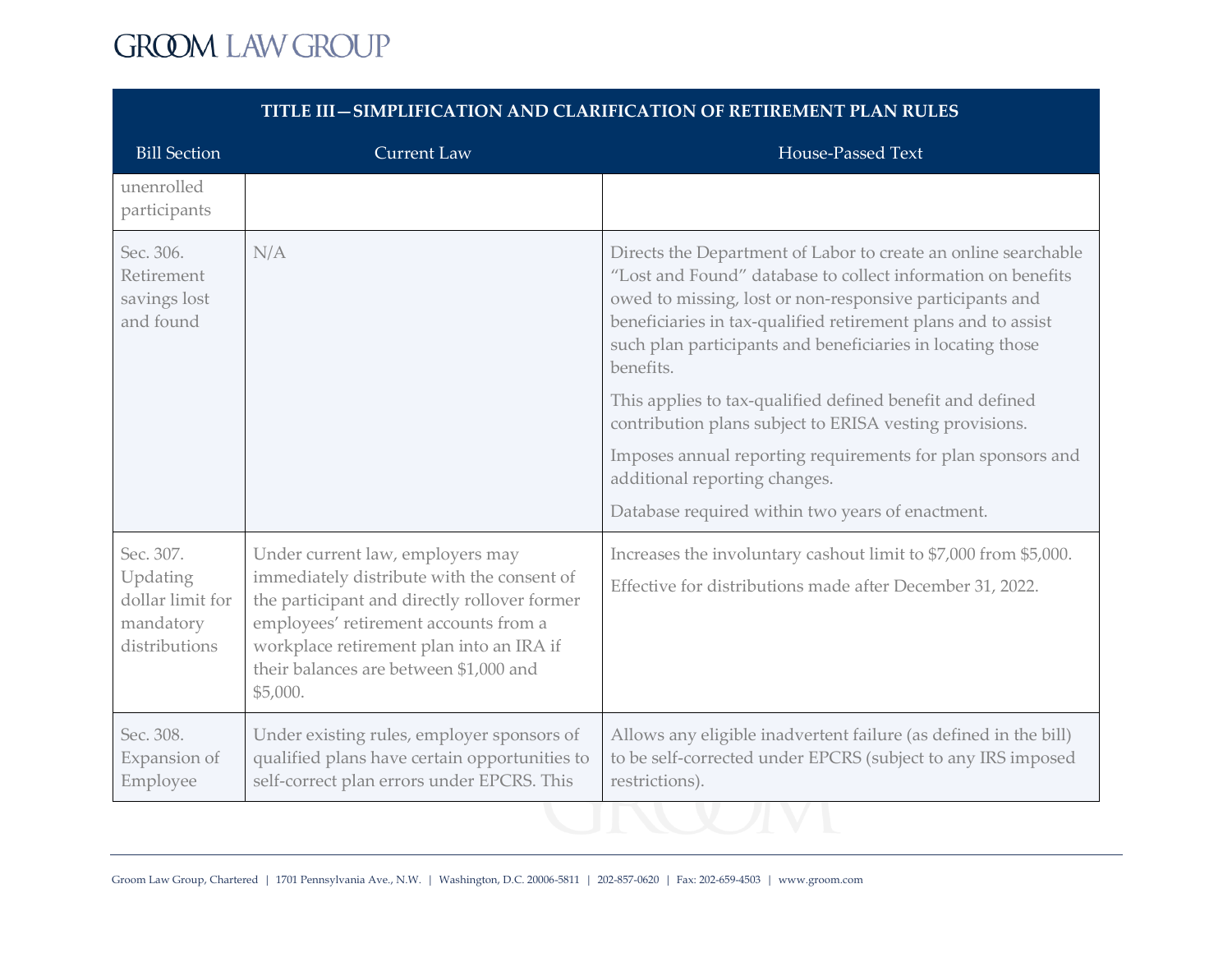| <b>Bill Section</b>                                                                                                                  | <b>Current Law</b>                                                                                                                                                                                                                                    | House-Passed Text                                                                                                                                                                                                                                                                                                                                                                                                                                                                                                           |
|--------------------------------------------------------------------------------------------------------------------------------------|-------------------------------------------------------------------------------------------------------------------------------------------------------------------------------------------------------------------------------------------------------|-----------------------------------------------------------------------------------------------------------------------------------------------------------------------------------------------------------------------------------------------------------------------------------------------------------------------------------------------------------------------------------------------------------------------------------------------------------------------------------------------------------------------------|
| Plans<br>Compliance                                                                                                                  | generally involves operational failures that<br>are insignificant (or otherwise corrected                                                                                                                                                             | This covers 401(a), 403(a), 403(b), 408(p) (SIMPLE IRAs) and<br>$408(k)$ ("SEPs").                                                                                                                                                                                                                                                                                                                                                                                                                                          |
| Resolution<br>System<br>("EPCRS")                                                                                                    | within a two year period).                                                                                                                                                                                                                            | It also directs the Secretary to expand EPCRS to (1) allow<br>custodians of IRAs to address eligible inadvertent failures, and<br>(2) add additional safe harbors for correcting such inadvertent<br>failures (including earnings calculations).<br>Effective upon enactment.                                                                                                                                                                                                                                               |
| Sec. 309.<br>Eliminate the<br>"first day of<br>the month"<br>requirement<br>for<br>governmental<br>Section 457(b)<br>plans           | Currently, participants in a 457(b) plan<br>generally may only defer compensation if an<br>agreement providing for the deferral has<br>been entered into before the first day of the<br>month in which the compensation is paid or<br>made available. | Conforms rule for governmental 457(b) plans to rule for 401(k)<br>and 403(b) plans by allowing participants of governmental<br>457(b) plans to change their deferral rate at any time before the<br>compensation is available to the individual. For a tax-exempt<br>457(b) plans, participants may defer compensation for any<br>calendar month only if an agreement providing for such<br>deferral has been entered into before the beginning of such<br>month.<br>Effective for taxable years beginning after enactment. |
| Sec. 310. One-<br>time election<br>for qualified<br>charitable<br>distribution<br>$("QCD")$ to<br>split-interest<br>entity; increase | Under current law, certain charitable IRA<br>distributions (called qualified charitable<br>distributions) up to \$100,000 are excluded<br>from gross income of the individual. QCDs<br>also count for minimum required<br>distribution purposes.      | Allows individuals to make a one-time election of up to<br>\$50,000 (indexed) for qualifying charitable distributions to<br>certain split-interest entities, including charitable remainder<br>annuity trusts, charitable remainder unitrusts, and charitable<br>gift annuity.<br>Indexes the \$100,000 limit and new, one-time \$50,000 limit to<br>inflation.                                                                                                                                                             |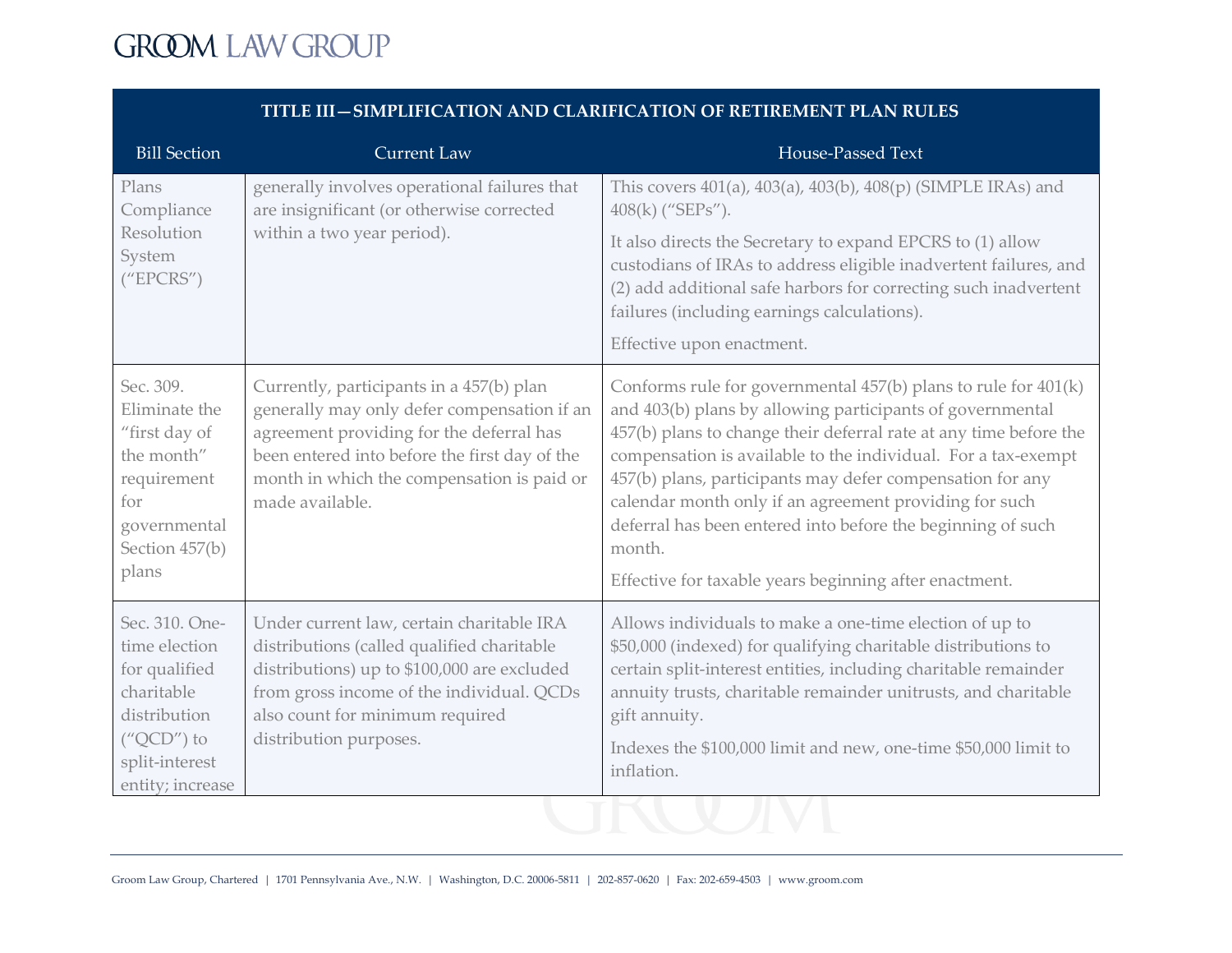| <b>Bill Section</b>                                                                                                | <b>Current Law</b>                                                                                                                                                                                                                                                                                                              | House-Passed Text                                                                                                                                                                                                                                                                                                                                                                                    |
|--------------------------------------------------------------------------------------------------------------------|---------------------------------------------------------------------------------------------------------------------------------------------------------------------------------------------------------------------------------------------------------------------------------------------------------------------------------|------------------------------------------------------------------------------------------------------------------------------------------------------------------------------------------------------------------------------------------------------------------------------------------------------------------------------------------------------------------------------------------------------|
| in qualified<br>charitable<br>distribution<br>limitation                                                           |                                                                                                                                                                                                                                                                                                                                 | Effective for distributions made in taxable years ending after<br>the date of enactment.                                                                                                                                                                                                                                                                                                             |
| Sec. 311.<br><b>Distributions</b><br>to firefighters                                                               | Current law permits "qualified public safety<br>employees" in a governmental plan to take<br>retirement withdrawals beginning at age 50<br>after separation from service without<br>incurring a 10% early withdrawal penalty.                                                                                                   | Extends the age 50 early withdrawal exception for qualified<br>public safety employees to also apply to private sector<br>firefighters receiving distributions from a qualified retirement<br>plan or 403(b) plan.<br>Effective for distributions made after December 31, 2022.                                                                                                                      |
| Sec. 312.<br><b>Exclusion</b> of<br>certain<br>disability-<br>related first<br>responder<br>retirement<br>payments | Disability-related retirement plan payments<br>are typically included in the recipient's<br>taxable income.                                                                                                                                                                                                                     | For first responders, excludes service-connected, disability<br>pension payments (from a 401(a), 403(a), governmental 457(b),<br>or 403(b) plan) from gross income after reaching retirement age<br>up to an annualized excludable disability amount.<br>Effective for amounts received with respect to taxable years<br>beginning after December 31, 2027.                                          |
| Sec. 313.<br>Individual<br>retirement<br>plan statute of<br>limitations for<br>excise tax on<br>excess             | The Code imposes excise taxes on excess<br>contributions made to IRAs (Section 4973),<br>failures to distribute RMDs from plans and<br>IRAs (Section 4974), and prohibited<br>transactions involving plans and IRAs (Code<br>Section 4975). The statute of limitations with<br>respect to a tax liability for excess retirement | For purposes of any excise tax imposed on excess contributions<br>or on certain accumulations in connection with an IRA,<br>provides that the applicable return to start the statute of<br>limitation is the income tax return filed by the person on whom<br>the tax is imposed for the year in which the act (or failure to<br>act) giving rise to the liability for such tax occurred. The filing |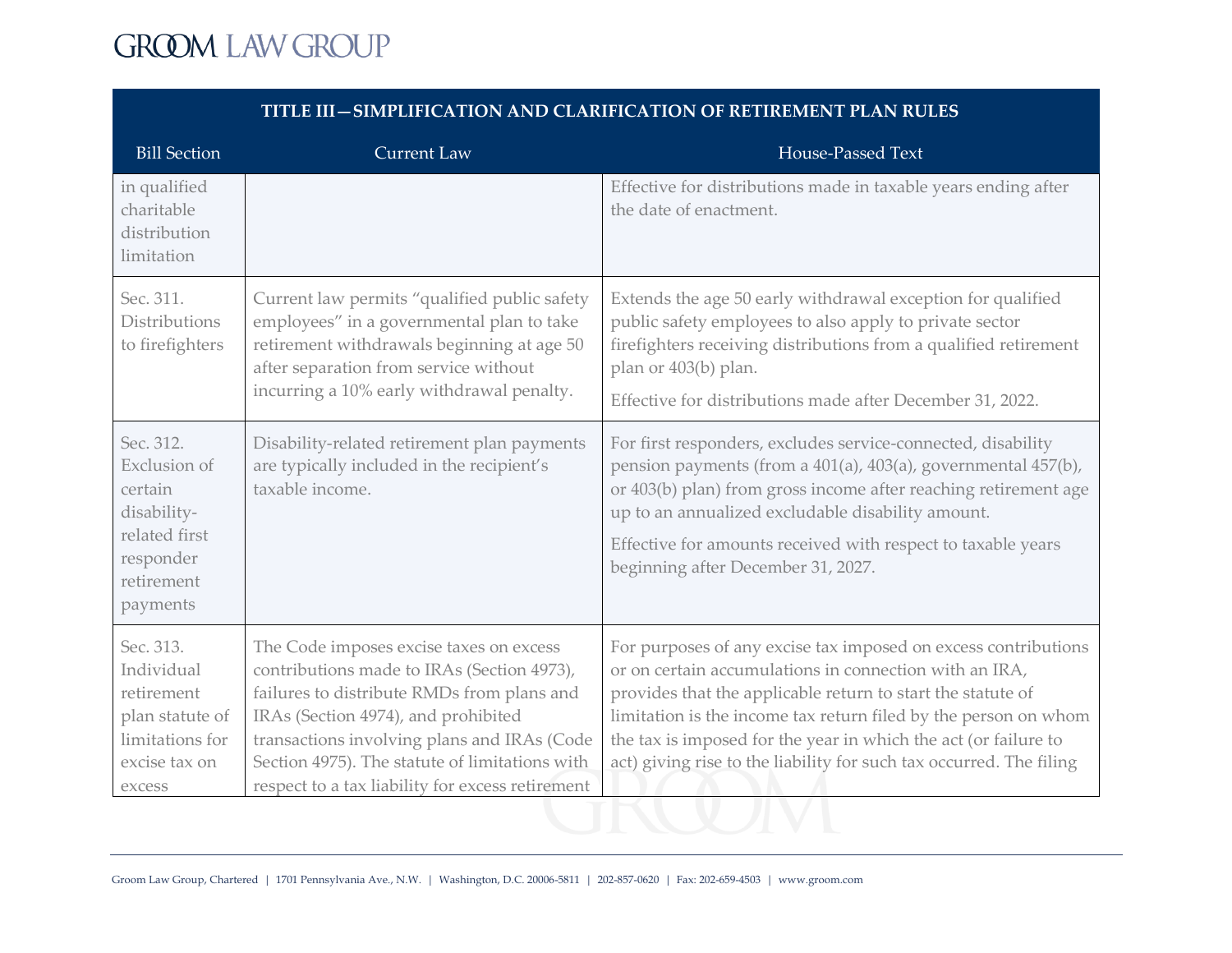| <b>Bill Section</b>                                             | <b>Current Law</b>                                                                                                                                                                                                                                                                                                                                                       | <b>House-Passed Text</b>                                                                                                                                                                                                                               |
|-----------------------------------------------------------------|--------------------------------------------------------------------------------------------------------------------------------------------------------------------------------------------------------------------------------------------------------------------------------------------------------------------------------------------------------------------------|--------------------------------------------------------------------------------------------------------------------------------------------------------------------------------------------------------------------------------------------------------|
| contributions<br>and certain                                    | contributions or other accumulations<br>generally starts to run within three years                                                                                                                                                                                                                                                                                       | of Form 5329 is generally no longer be required to start the<br>statute of limitations.                                                                                                                                                                |
| accumulations                                                   | after the tax return (or Form 5329 in certain<br>cases) is filed, but if a return is never filed,<br>the statute does not begin to run.                                                                                                                                                                                                                                  | For a person not required to file a return for that year, the<br>statute of limitations begins on the date that the return would<br>have been required to be filed.<br>Effective upon enactment.                                                       |
| Sec. 314.<br>Requirement                                        | ERISA requires plan administrators to<br>periodically furnish participants and                                                                                                                                                                                                                                                                                           | Modifies the pension benefit statements requirement to<br>generally require that:                                                                                                                                                                      |
| to provide<br>paper<br>statements in<br>certain cases           | beneficiaries with statements describing the<br>individual's benefit under the plan. In<br>defined contribution plans, benefit<br>statements must be provided at least once<br>each calendar quarter, if the participant has<br>the right to direct investments, and at least<br>once each calendar year in other cases. In<br>defined benefit plans, benefit statements | for a defined contribution plan, at least one statement<br>$\bullet$<br>must be provided on paper in written form for each<br>calendar year; and<br>for a defined benefit plan, at least one statement must<br>be provided on paper every three years. |
|                                                                 |                                                                                                                                                                                                                                                                                                                                                                          | Exceptions allowed for plans that allow employees to opt in to<br>e-delivery or plans that follow the 2002 safe harbor.                                                                                                                                |
| must generally be delivered at least once<br>every three years. | It also directs the Secretary to make changes by December 31,<br>2022 to the e-delivery rules to include certain participant                                                                                                                                                                                                                                             |                                                                                                                                                                                                                                                        |
|                                                                 | DOL disclosure regulations include                                                                                                                                                                                                                                                                                                                                       | protections.                                                                                                                                                                                                                                           |
|                                                                 | various document delivery safe harbors.                                                                                                                                                                                                                                                                                                                                  | Effective for plan years beginning after December 31, 2023.                                                                                                                                                                                            |
|                                                                 | DOL updated the disclosure regulations in                                                                                                                                                                                                                                                                                                                                |                                                                                                                                                                                                                                                        |
|                                                                 | 2020 to add two new additional safe                                                                                                                                                                                                                                                                                                                                      |                                                                                                                                                                                                                                                        |
|                                                                 | harbors: (1) a 2002 safe harbor that applies                                                                                                                                                                                                                                                                                                                             |                                                                                                                                                                                                                                                        |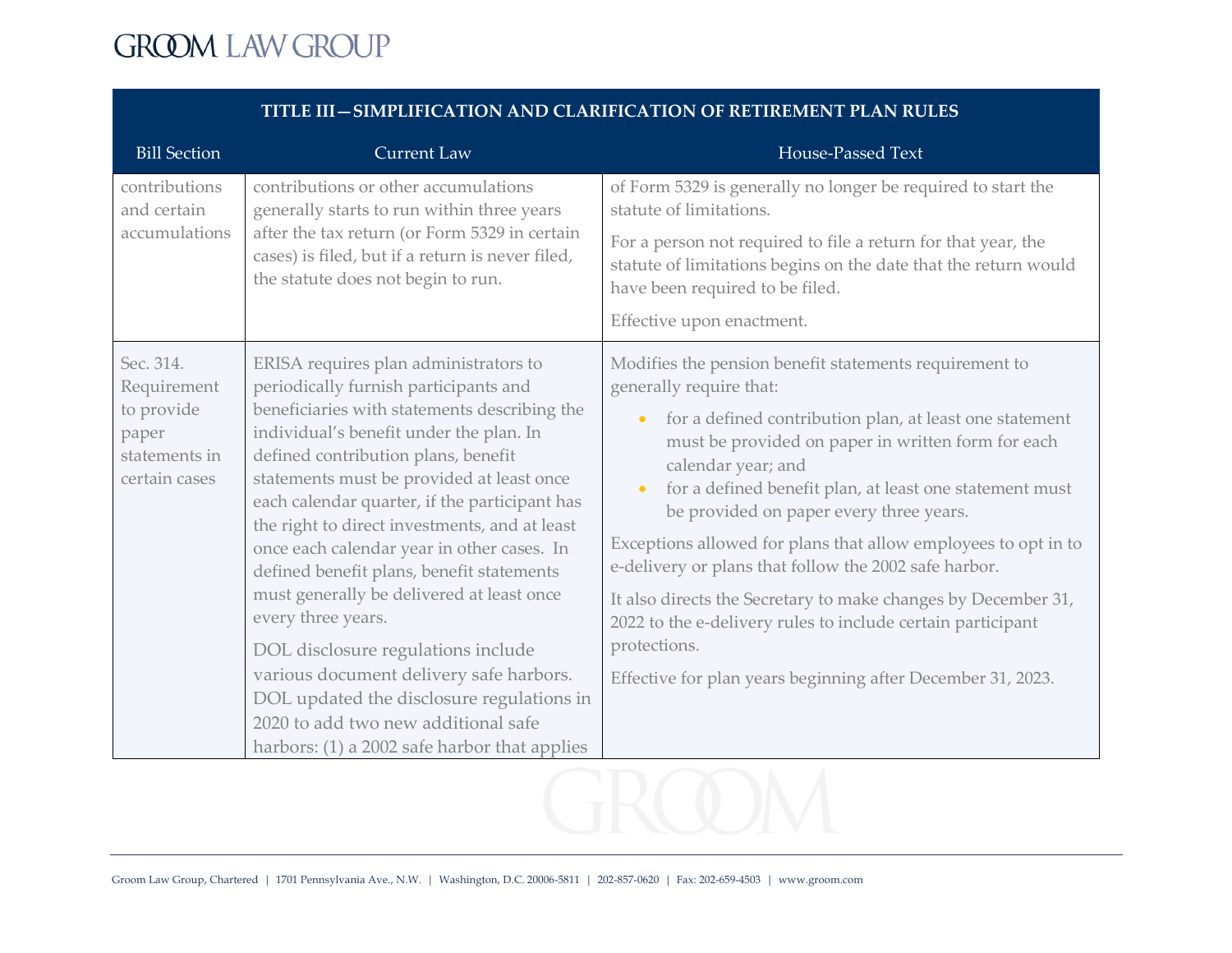| <b>Bill Section</b>                                                                                                                      | <b>Current Law</b>                                                                                                                                                                                                                                                                                                                                                                                                                                                        | House-Passed Text                                                                                                                                                                                                                                                                                                                                                                                 |
|------------------------------------------------------------------------------------------------------------------------------------------|---------------------------------------------------------------------------------------------------------------------------------------------------------------------------------------------------------------------------------------------------------------------------------------------------------------------------------------------------------------------------------------------------------------------------------------------------------------------------|---------------------------------------------------------------------------------------------------------------------------------------------------------------------------------------------------------------------------------------------------------------------------------------------------------------------------------------------------------------------------------------------------|
|                                                                                                                                          | only to individuals who generally either<br>(a) have the ability                                                                                                                                                                                                                                                                                                                                                                                                          |                                                                                                                                                                                                                                                                                                                                                                                                   |
|                                                                                                                                          | to effectively access electronic documents<br>at work, where such access is an integral<br>part of the individual's duties; or (b) have<br>consented to receiving documents<br>electronically; and (2) a 2020 safe harbor<br>where the plan administrator complies<br>with certain notice, access, and other<br>requirements.                                                                                                                                             |                                                                                                                                                                                                                                                                                                                                                                                                   |
| Sec. 315.<br>Separate<br>application of<br>top heavy<br>rules to<br>defined<br>contribution<br>plans covering<br>excludable<br>employees | Generally, for a defined contribution plan,<br>the top heavy minimum contribution is<br>three percent of the participant's<br>compensation. A defined contribution plan<br>is top-heavy if the aggregate of accounts for<br>key employees exceeds 60 percent of the<br>aggregate accounts for all employees. If a<br>plan is top-heavy, minimum contributions<br>or benefits must be provided for non-key<br>employees and, in some cases, faster vesting<br>is required. | Allows a top-heavy plan that covers otherwise excludable<br>employees (e.g., the Code's age and service eligibility rules --<br>age 21 and one year of service) and which meet the top-heavy<br>minimum contribution rules testing only this group, to<br>disregard this group from the top-heavy minimum<br>contribution testing.<br>Effective for plan years beginning after date of enactment. |
| Sec. 316.<br>Repayment of<br>qualified birth<br>or adoption                                                                              | Following the SECURE Act, current law<br>does not limit the period during which a<br>qualified birth or adoption distribution                                                                                                                                                                                                                                                                                                                                             | Requires qualified birth or adoption distributions to be<br>recontributed within three years of the distribution in order to<br>qualify as a rollover contribution. (This aligns the rule with                                                                                                                                                                                                    |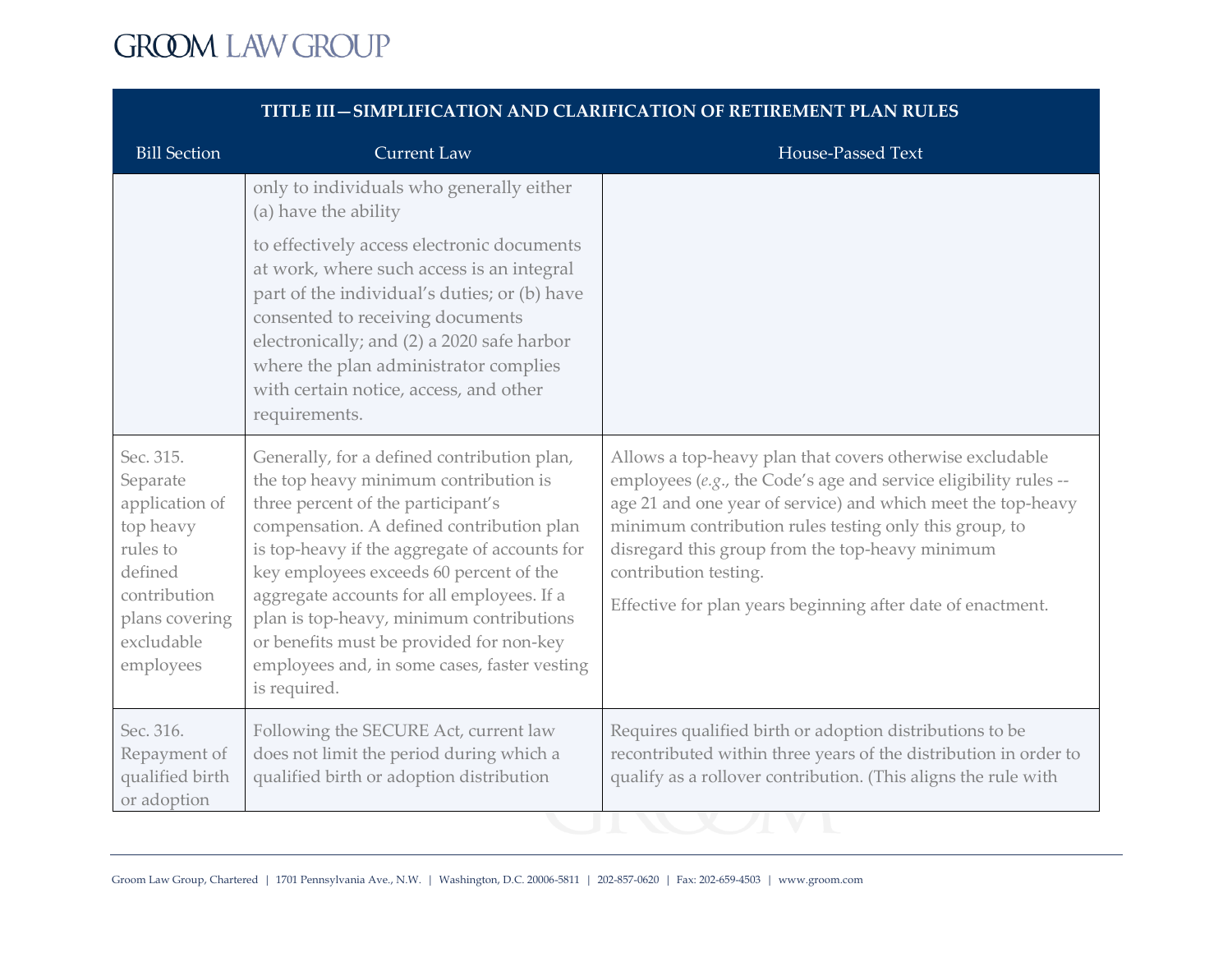| <b>Bill Section</b>                                                                                                                | <b>Current Law</b>                                                                                                                                                                                                                                                                                                                                                                   | House-Passed Text                                                                                                                                                                                                                                                                                                                                                                                                                                                                                                                                                                 |
|------------------------------------------------------------------------------------------------------------------------------------|--------------------------------------------------------------------------------------------------------------------------------------------------------------------------------------------------------------------------------------------------------------------------------------------------------------------------------------------------------------------------------------|-----------------------------------------------------------------------------------------------------------------------------------------------------------------------------------------------------------------------------------------------------------------------------------------------------------------------------------------------------------------------------------------------------------------------------------------------------------------------------------------------------------------------------------------------------------------------------------|
| distribution<br>limited to 3                                                                                                       | ("QBAD") may be repaid and qualify as a<br>rollover contribution.                                                                                                                                                                                                                                                                                                                    | similar disaster relief provisions and simplifies plan<br>administration.)                                                                                                                                                                                                                                                                                                                                                                                                                                                                                                        |
| years                                                                                                                              |                                                                                                                                                                                                                                                                                                                                                                                      | Effective as if included in section 113 of the SECURE Act.                                                                                                                                                                                                                                                                                                                                                                                                                                                                                                                        |
| Sec. 317.<br>Employer may<br>rely on<br>employee<br>certifying that<br>deemed<br>hardship<br>distribution<br>conditions are<br>met | Applicable Treasury regulations provide<br>that hardship distributions may be made on<br>account of an immediate and heavy financial<br>need or an unforeseeable emergency. These<br>needs are evaluated using facts and<br>circumstances. (There is a streamlined<br>hardship documentation approach that uses<br>a self-certification process if certain<br>requirements are met.) | Allows employees to self-certify that they have had one of the<br>safe harbor events that constitutes a deemed hardship for<br>purposes of taking a hardship withdrawal from a 401(k) plan<br>or a $403(b)$ plan.<br>The administrator can also rely on the employee's certification<br>that the distribution is not in excess of the amount required to<br>satisfy the financial need.<br>A similar rule applies for purposes of unforeseeable emergency<br>distributions from governmental Section 457(b) plans.<br>Effective for plan years beginning after December 31, 2022. |
| Sec. 318.<br>Penalty-free<br>withdrawals                                                                                           | N/A                                                                                                                                                                                                                                                                                                                                                                                  | Permits certain penalty-free early withdrawals in the case of<br>domestic abuse in an amount not to exceed the lesser of \$10,000<br>or 50% of the value of the employee's account under the plan.                                                                                                                                                                                                                                                                                                                                                                                |
| from<br>retirement<br>plans for<br>individuals in<br>case of                                                                       |                                                                                                                                                                                                                                                                                                                                                                                      | In addition, such eligible distributions to a domestic abuse<br>victim (defined in the bill) may be recontributed to applicable<br>eligible retirement plans, subject to certain requirements. (This<br>is similar to the QBAD provision.)                                                                                                                                                                                                                                                                                                                                        |
| domestic<br>abuse                                                                                                                  |                                                                                                                                                                                                                                                                                                                                                                                      | This also provides for an in-service distribution event for<br>401(k), 403(b), and governmental 457(b) plans.                                                                                                                                                                                                                                                                                                                                                                                                                                                                     |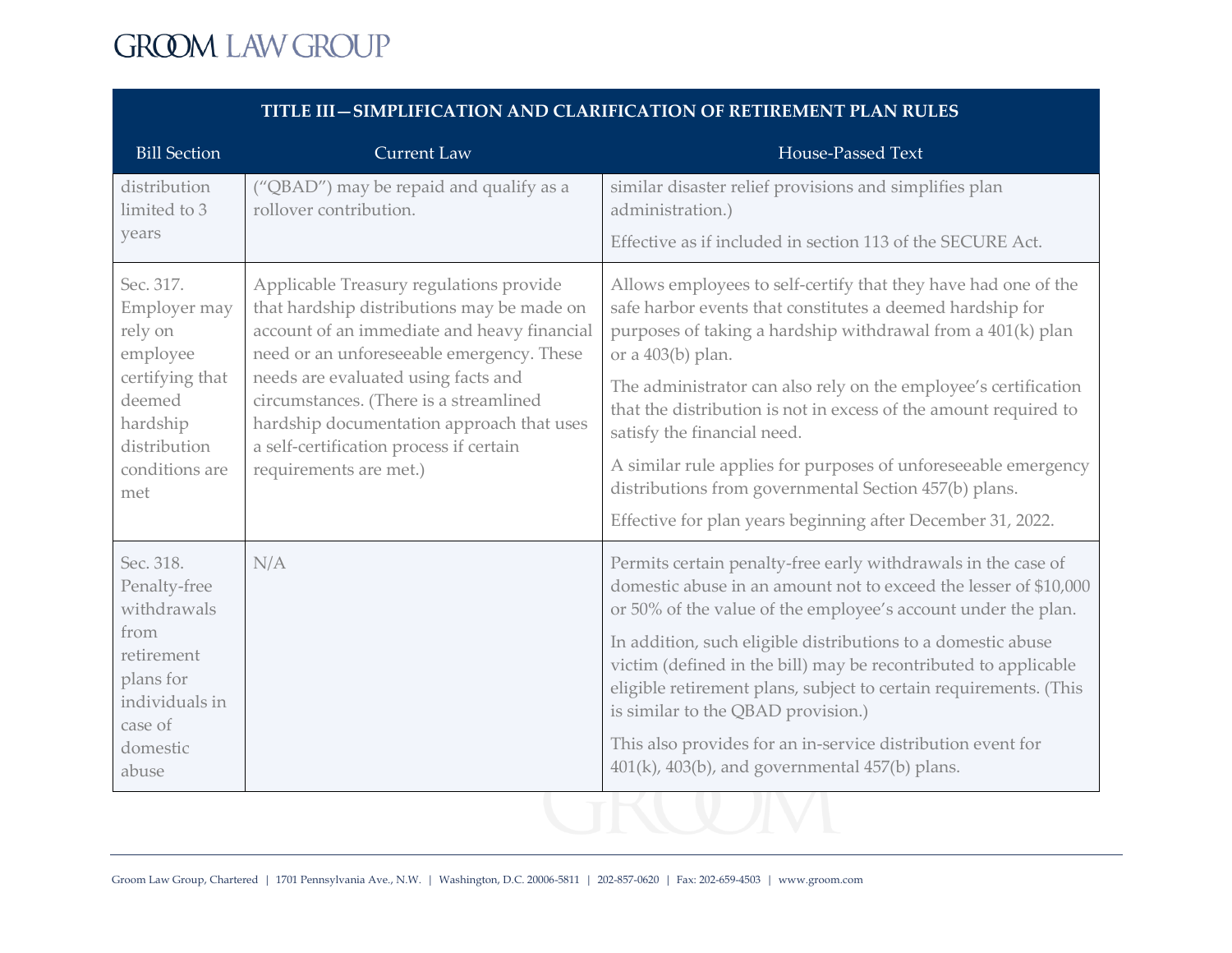| <b>Bill Section</b>                                                                                                                                          | <b>Current Law</b>                                                                                                                                                                                                                                                                                                                                                                                                                                                       | <b>House-Passed Text</b>                                                                                                                                                                                                                                                                                                                                                                                                                                                        |
|--------------------------------------------------------------------------------------------------------------------------------------------------------------|--------------------------------------------------------------------------------------------------------------------------------------------------------------------------------------------------------------------------------------------------------------------------------------------------------------------------------------------------------------------------------------------------------------------------------------------------------------------------|---------------------------------------------------------------------------------------------------------------------------------------------------------------------------------------------------------------------------------------------------------------------------------------------------------------------------------------------------------------------------------------------------------------------------------------------------------------------------------|
|                                                                                                                                                              |                                                                                                                                                                                                                                                                                                                                                                                                                                                                          | Effective for distributions made after the date of enactment.                                                                                                                                                                                                                                                                                                                                                                                                                   |
| Sec. 319.<br>Reform of<br>family<br>attribution rule                                                                                                         | Current law provides family attribution<br>rules to address scenarios in which a person,<br>such as a family member, is treated as<br>having an ownership interest in a business.<br>These rules take into account the laws on<br>familial property ownership in a community<br>property state. These rules are important for<br>determining who is the employer and in the<br>controlled group/affiliated service group for<br>various testing and distribution rights. | Adds special rules to address family attribution and to<br>disregard community property laws for purposes of<br>determining ownership of a business. To the extent these<br>changes result in changes to the controlled group or affiliated<br>service group, the Section $410(b)(6)(C)$ transition relief is<br>available.<br>Effective for plan years beginning on or after the date of<br>enactment.                                                                         |
| Sec. 320.<br>Amendments<br>to increase<br>benefit<br>accruals under<br>plan for<br>previous plan<br>year allowed<br>until employer<br>tax return due<br>date | Current law provides a remedial<br>amendment period for plans to meet<br>qualification requirements. In general, a<br>discretionary plan amendment (which<br>would include an increase in benefit<br>accruals) must be adopted by the end of the<br>plan year in which it is effective.                                                                                                                                                                                  | Allows plans to make discretionary plan amendments to<br>increase benefits until the employer's tax filing deadline<br>(including extensions) for the taxable year in which the<br>amendment is effective.<br>This applies to stock bonus, pension, profit-sharing, or annuity<br>plan to increase benefits for the preceding plan year (other than<br>increasing matching contributions).<br>Effective for amendments made in plan years beginning after<br>December 31, 2023. |

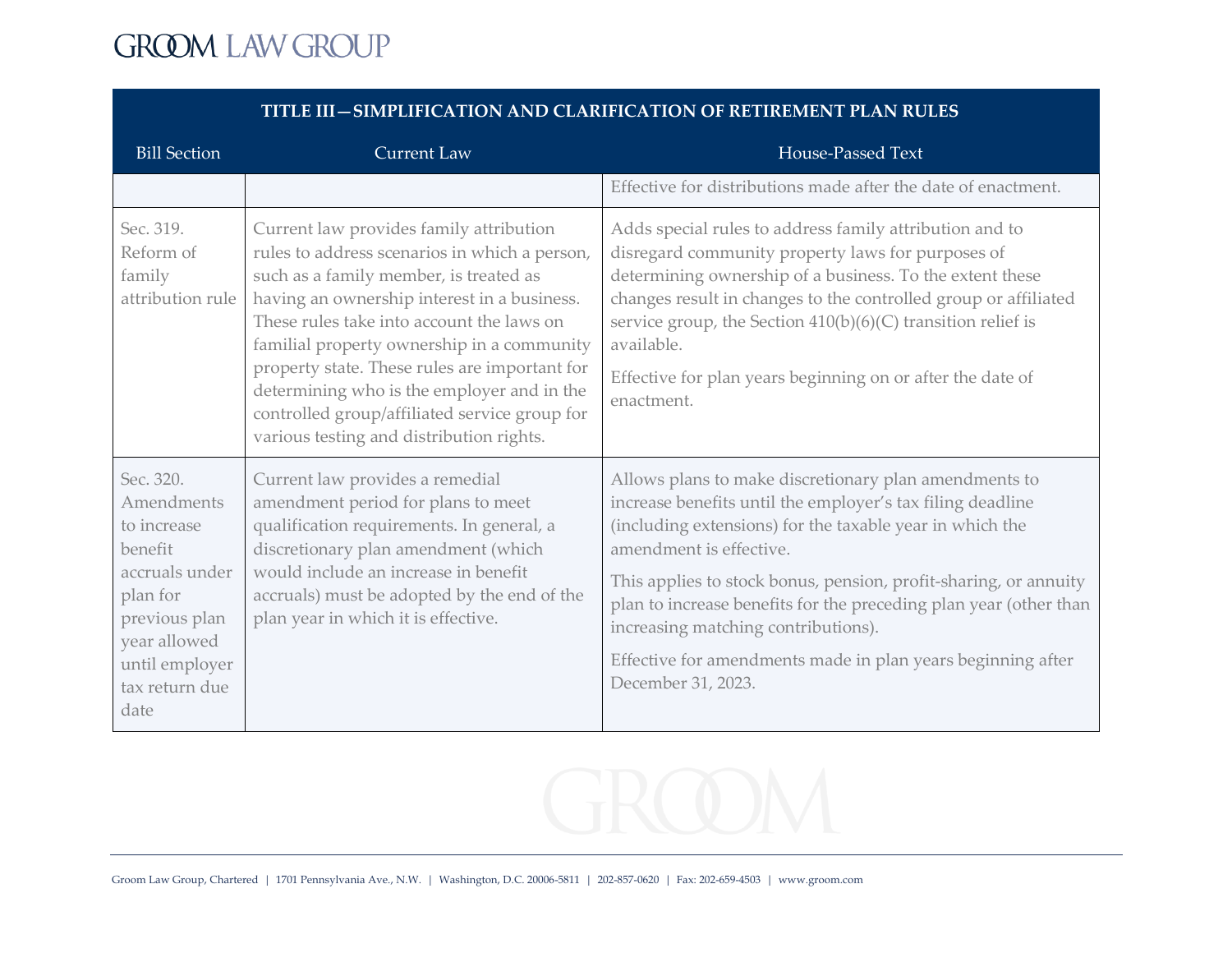| <b>Bill Section</b>                                                                                                                     | <b>Current Law</b>                                                                                                                                                                                                                                                                                                                                                                                                             | House-Passed Text                                                                                                                                                                                                                                                                                                   |
|-----------------------------------------------------------------------------------------------------------------------------------------|--------------------------------------------------------------------------------------------------------------------------------------------------------------------------------------------------------------------------------------------------------------------------------------------------------------------------------------------------------------------------------------------------------------------------------|---------------------------------------------------------------------------------------------------------------------------------------------------------------------------------------------------------------------------------------------------------------------------------------------------------------------|
| Sec. 321.<br>Retroactive<br>first year<br>elective<br>deferrals for<br>sole<br>proprietors                                              | Under section 201 of the SECURE Act, a<br>Section 401(k) plan of a sole proprietor can<br>be funded with employer contributions as of<br>the due date for the business's return, but<br>the elective deferrals must be made as of<br>December 31 of the prior year.                                                                                                                                                            | For a sole proprietor's first plan year (if the owner is the only<br>employee), allows elective deferrals to be made by the tax<br>filing due date (determined without regard to any extensions).<br>Effective for plan years beginning after enactment.                                                            |
| Sec. 322.<br>Limiting<br>cessation of<br><b>IRA</b> treatment<br>to portion of<br>account<br>involved in a<br>prohibited<br>transaction | If an IRA beneficiary engages in a prohibited<br>transaction with respect to the IRA, the IRA<br>loses its tax-favored status and ceases to be<br>an IRA as of the first day of the taxable year<br>in which the prohibited transaction occurs.<br>As a result, the IRA is treated as distributing<br>to the individual on the first day of that<br>taxable year the fair market value of all of<br>the assets in the account. | Modifies the disqualification rule that applies when an IRA<br>owner or beneficiary engages in a prohibited transaction so<br>that only the portion of the IRA that is used in the prohibited<br>transaction is treated as distributed to the individual.<br>Effective for taxable years beginning after enactment. |
| Sec. 323.<br>Review of<br>pension risk<br>transfer<br>interpretive<br>bulletin                                                          | DOL Interpretive Bulletin 95-1 provides<br>guidance for employers selecting an annuity<br>provider for a defined benefit plan.                                                                                                                                                                                                                                                                                                 | Requires DOL to review Interpretive Bulletin 95-1 regarding<br>pension risk transfers to determine whether amendments are<br>warranted and to report to Congress its findings within one<br>year of enactment.                                                                                                      |



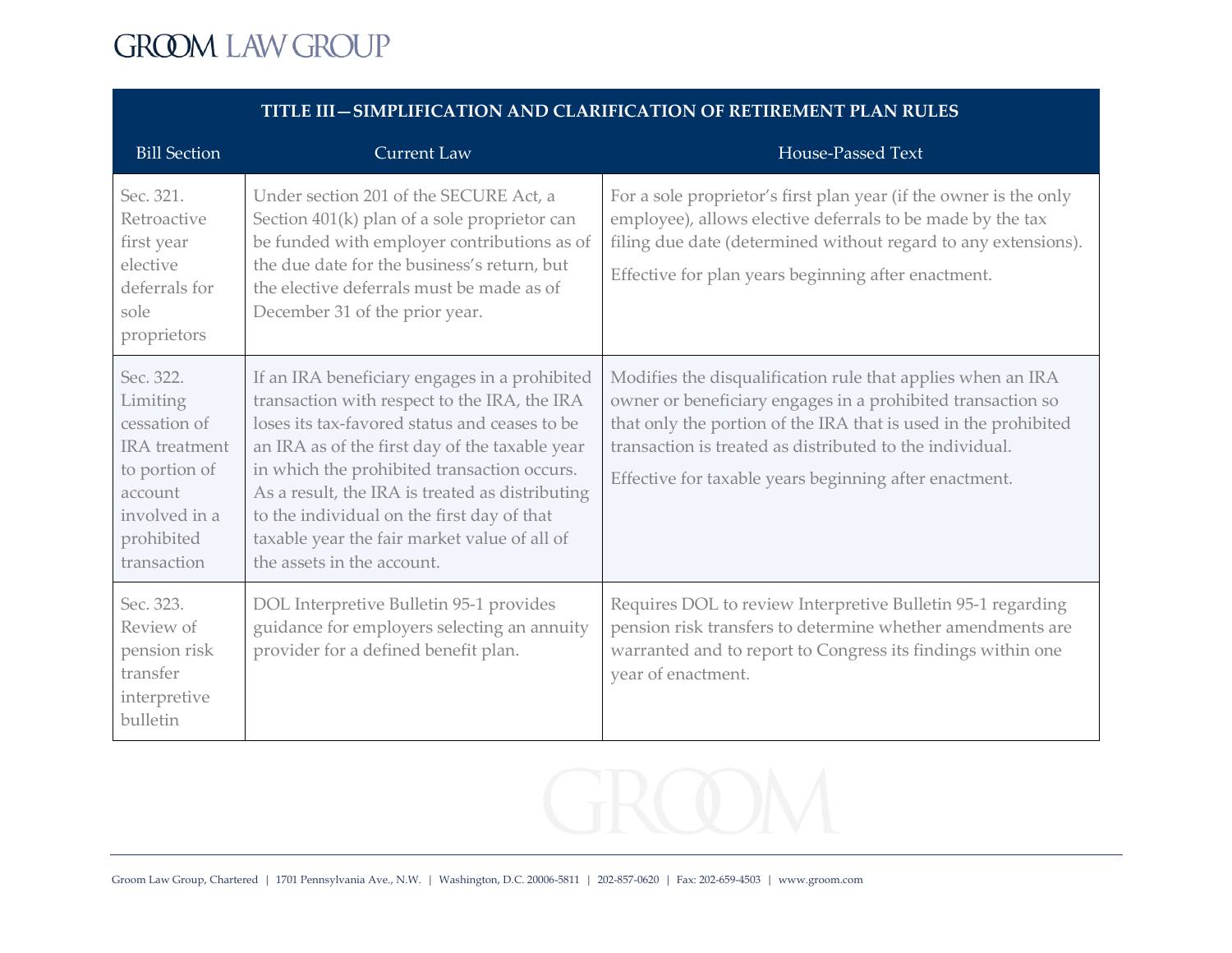| <b>Bill Section</b>                                                                                                         | <b>Current Law</b> | House-Passed Text                                                                                                                                                                                                                                                                                                                                                                                                                                                                                                                                                                                                                                                                                                                                                                                                                                                                                                                                                                                                                                                                                                            |
|-----------------------------------------------------------------------------------------------------------------------------|--------------------|------------------------------------------------------------------------------------------------------------------------------------------------------------------------------------------------------------------------------------------------------------------------------------------------------------------------------------------------------------------------------------------------------------------------------------------------------------------------------------------------------------------------------------------------------------------------------------------------------------------------------------------------------------------------------------------------------------------------------------------------------------------------------------------------------------------------------------------------------------------------------------------------------------------------------------------------------------------------------------------------------------------------------------------------------------------------------------------------------------------------------|
| Sec. 401.<br>Amendments<br>relating to Setting<br><b>Every Community</b><br>Up for Retirement<br>Enhancement Act<br>of 2019 |                    | 1. Clarifies that the increase in the age on which the required<br>beginning date for required minimum distributions is based (to<br>age 72) does not change the general requirement to actuarially<br>increase the accrued benefit of an employee who retires in a<br>calendar year after the year the employee attains age 70 <sup>1</sup> /2 (other<br>than a five-percent owner) to take into account the period after<br>age 701/2 in which the employee was not receiving any benefits<br>under the plan.<br>2. Clarifies that the excise tax on excess contributions to an IRA<br>generally does not apply to difficulty of care payments<br>contributed to an IRA.<br>3. Corrects a cross-reference relating to QBADs distributed from<br>$403(b)$ plans.<br>4. Clarifies the rules for meeting safe harbor contributions<br>(including QACAs) via other plans, including the applicable<br>notice requirement for safe harbor matching contributions.<br>5. Clarifies that long-term part-time workers satisfying the 500<br>hours per year requirement can be excluded from safe harbor<br>matching contributions. |
|                                                                                                                             |                    | Effective as if included in the section of the SECURE Act to which the<br>amendment relates.                                                                                                                                                                                                                                                                                                                                                                                                                                                                                                                                                                                                                                                                                                                                                                                                                                                                                                                                                                                                                                 |

#### **TITLE IV—TECHNICAL AMENDMENTS**

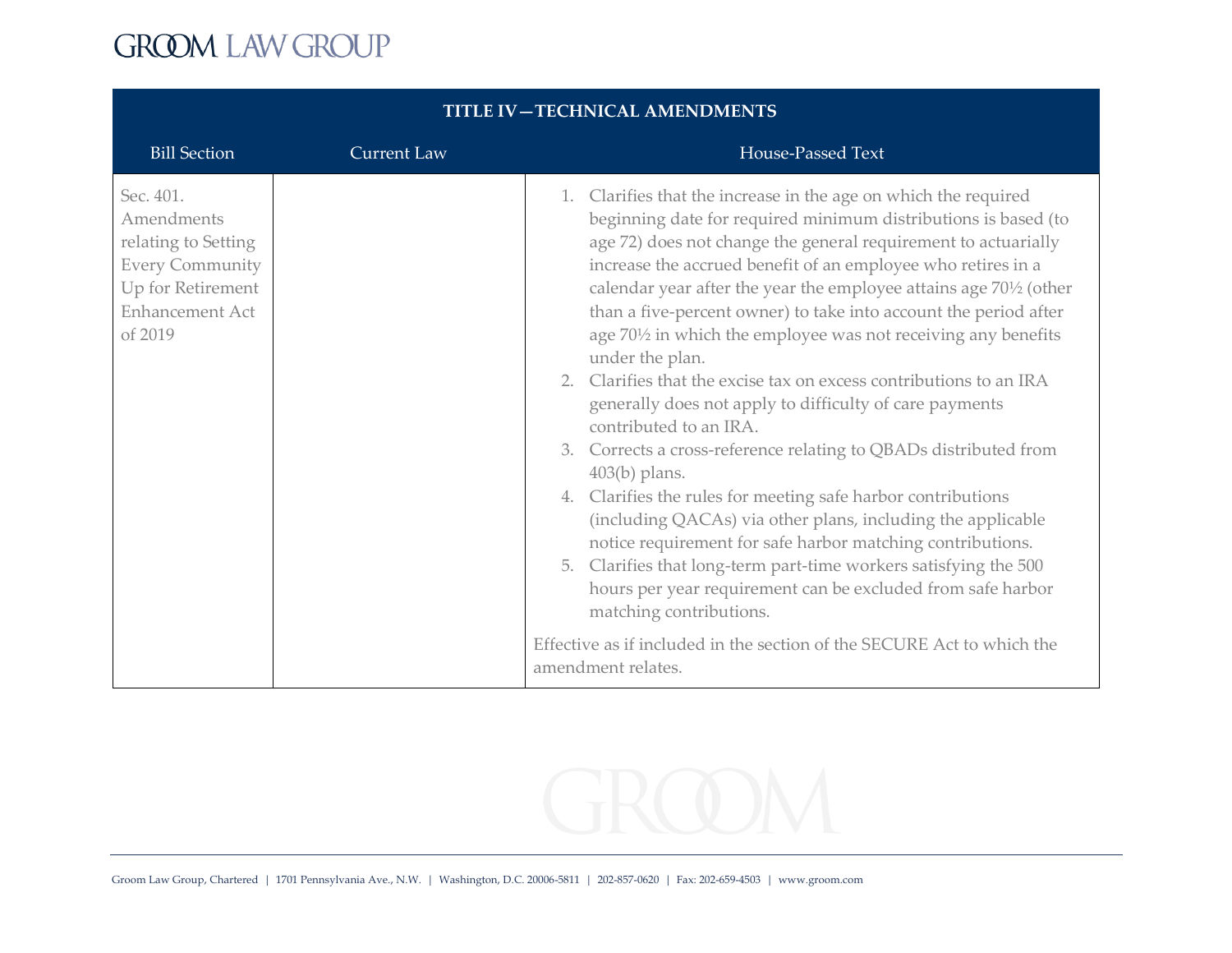| <b>Bill Section</b>                                       | <b>Current Law</b>                                                                                                                                                                                                                                                                                                                                                                                                                                                                                       | House-Passed Text                                                                                                                                                                                                                                                                                                                                                                                                                                                                                                                                                                                                                                                                                                                                                                                                                  |
|-----------------------------------------------------------|----------------------------------------------------------------------------------------------------------------------------------------------------------------------------------------------------------------------------------------------------------------------------------------------------------------------------------------------------------------------------------------------------------------------------------------------------------------------------------------------------------|------------------------------------------------------------------------------------------------------------------------------------------------------------------------------------------------------------------------------------------------------------------------------------------------------------------------------------------------------------------------------------------------------------------------------------------------------------------------------------------------------------------------------------------------------------------------------------------------------------------------------------------------------------------------------------------------------------------------------------------------------------------------------------------------------------------------------------|
| Sec. 501.<br>Provisions relating<br>to plan<br>amendments | Current law generally requires<br>plan amendments to reflect<br>legal changes to be made by<br>the tax filing deadline for the<br>employer's taxable year in<br>which the change in law<br>occurs (including extensions).<br>The Code and ERISA provide<br>that, in general, accrued<br>benefits cannot be reduced by<br>a plan amendment (the "anti-<br>cut-back rule").<br>Individually designed plans<br>have the Required<br>Amendment List that provides<br>some additional time for<br>amendments. | Allows plan amendments made pursuant to this bill to be made by the<br>end of the 2024 plan year (2026 plan year in the case of governmental<br>plans and collectively bargained plans) as long as the plan operates in<br>accordance with such amendments as of the effective date of a bill<br>requirement or amendment. If a plan operates as such and meets the<br>amendment timeline and requirements of this bill, then the plan will be<br>treated as being operated in accordance with its terms, and the<br>amendment will not violate the anti-cutback rule (unless so designated<br>by the Secretary).<br>Extends the plan amendment deadlines under the SECURE Act, CARES<br>Act, and Taxpayer Certainty and Disaster Relief Act of 2020 to these new<br>remedial amendment period dates.<br>Effective upon enactment. |

#### **TITLE V—ADMINISTRATIVE PROVISIONS**

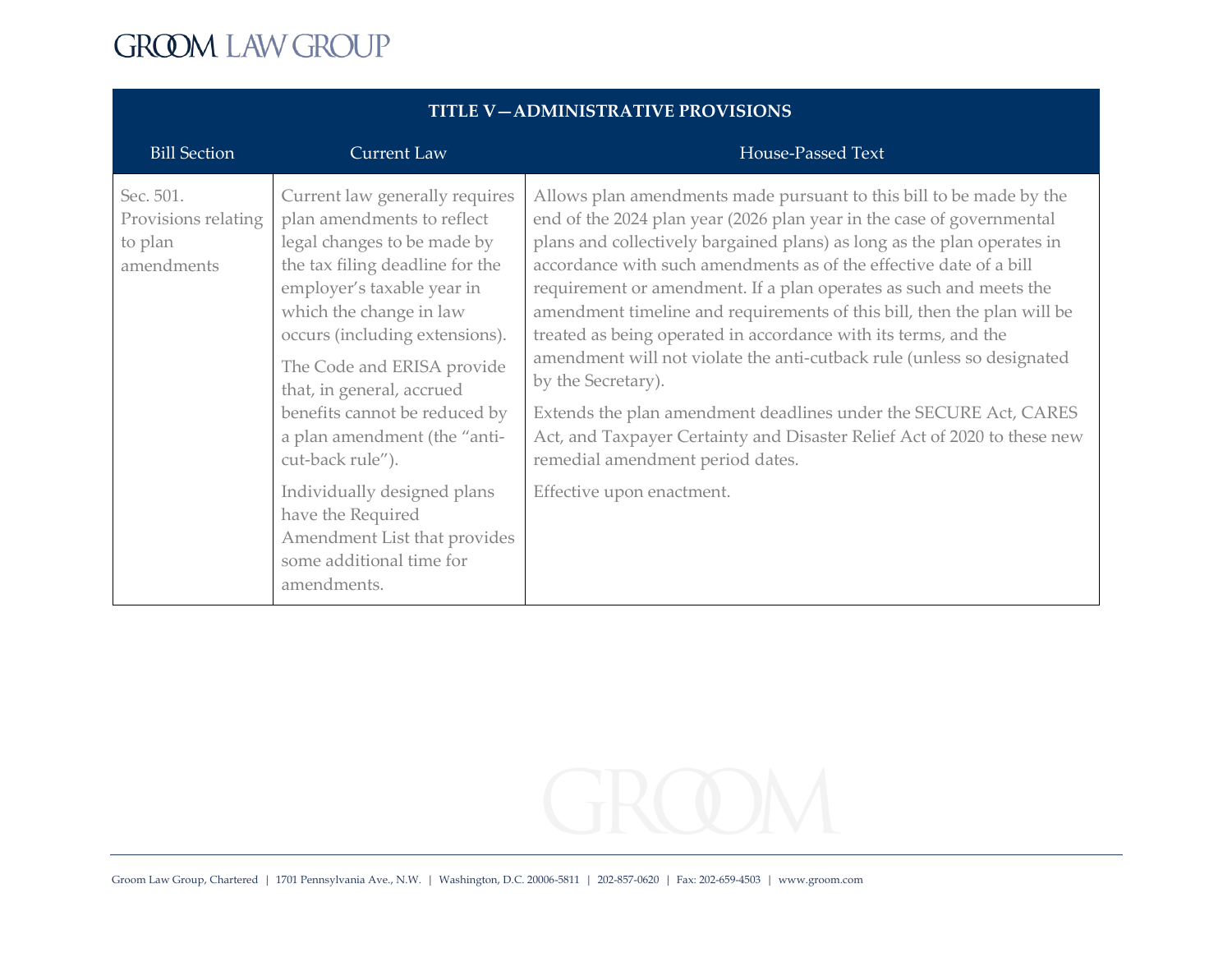| <b>Bill Section</b><br>Sec. 601. Simple                                               | <b>Current Law</b><br>Unlike $401(k)$ , $403(b)$ , and                                                                                                                                                                                                                                                                                                                                                                            | House-Passed Text                                                                                                                                                                                                                                                                                                                                                                                                                                                                                                |
|---------------------------------------------------------------------------------------|-----------------------------------------------------------------------------------------------------------------------------------------------------------------------------------------------------------------------------------------------------------------------------------------------------------------------------------------------------------------------------------------------------------------------------------|------------------------------------------------------------------------------------------------------------------------------------------------------------------------------------------------------------------------------------------------------------------------------------------------------------------------------------------------------------------------------------------------------------------------------------------------------------------------------------------------------------------|
|                                                                                       |                                                                                                                                                                                                                                                                                                                                                                                                                                   |                                                                                                                                                                                                                                                                                                                                                                                                                                                                                                                  |
| and SEP Roth<br><b>IRAs</b>                                                           | governmental 457(b) plans,<br>SIMPLE IRAs and SEPs are<br>not permitted to offer a Roth<br>option. Instead, all<br>contributions must be pre-tax.                                                                                                                                                                                                                                                                                 | Under the proposal, a SEP and a SIMPLE IRA are permitted to be<br>designated as Roth IRAs (and the Roth IRA contribution limits are<br>adjusted accordingly).<br>Effective for taxable years beginning after December 31, 2022.                                                                                                                                                                                                                                                                                  |
| Sec. 602. Hardship<br>withdrawal rules<br>for 403(b) plans<br>deferrals.              | Prior to the Bipartisan Budget<br>Act of 2018 ("BBA"), the<br>hardship rules for 401(k) plans<br>and 403(b) plans were<br>generally the same. The BBA<br>created some differences,<br>primarily allowing 401(k)<br>plans to make hardship<br>distributions from more<br>contribution sources, such as<br>qualified nonelective<br>contributions ("QNECs"), and<br>earnings on elective deferrals<br>instead of just from employee | Conforms the hardship distribution rules for Section 403(b) plans to those<br>of Section 401(k) plans. Therefore, a 403(b) plan may distribute QNECs,<br>qualified matching contributions, and earnings on any of these<br>contributions (including elective deferrals). Also confirms that<br>distributions from a 403(b) plan are not treated as failing to be made<br>upon hardship solely because the employee does not take available loans.<br>Effective for plan years beginning after December 31, 2022. |
| Sec. 603. Elective<br>deferrals generally<br>limited to regular<br>contribution limit | Section 401(k), 403(b), and<br>governmental 457(b) plans<br>may permit employees to<br>make catch-up contributions                                                                                                                                                                                                                                                                                                                | Requires a Section 401(a) qualified plan, Section 403(b) plan, and<br>governmental Section 457(b) plan that permits catch-up contributions to<br>designate the catch-up contributions as Roth contributions. The proposal<br>does not apply to SIMPLE IRAs or SEP plans.                                                                                                                                                                                                                                         |